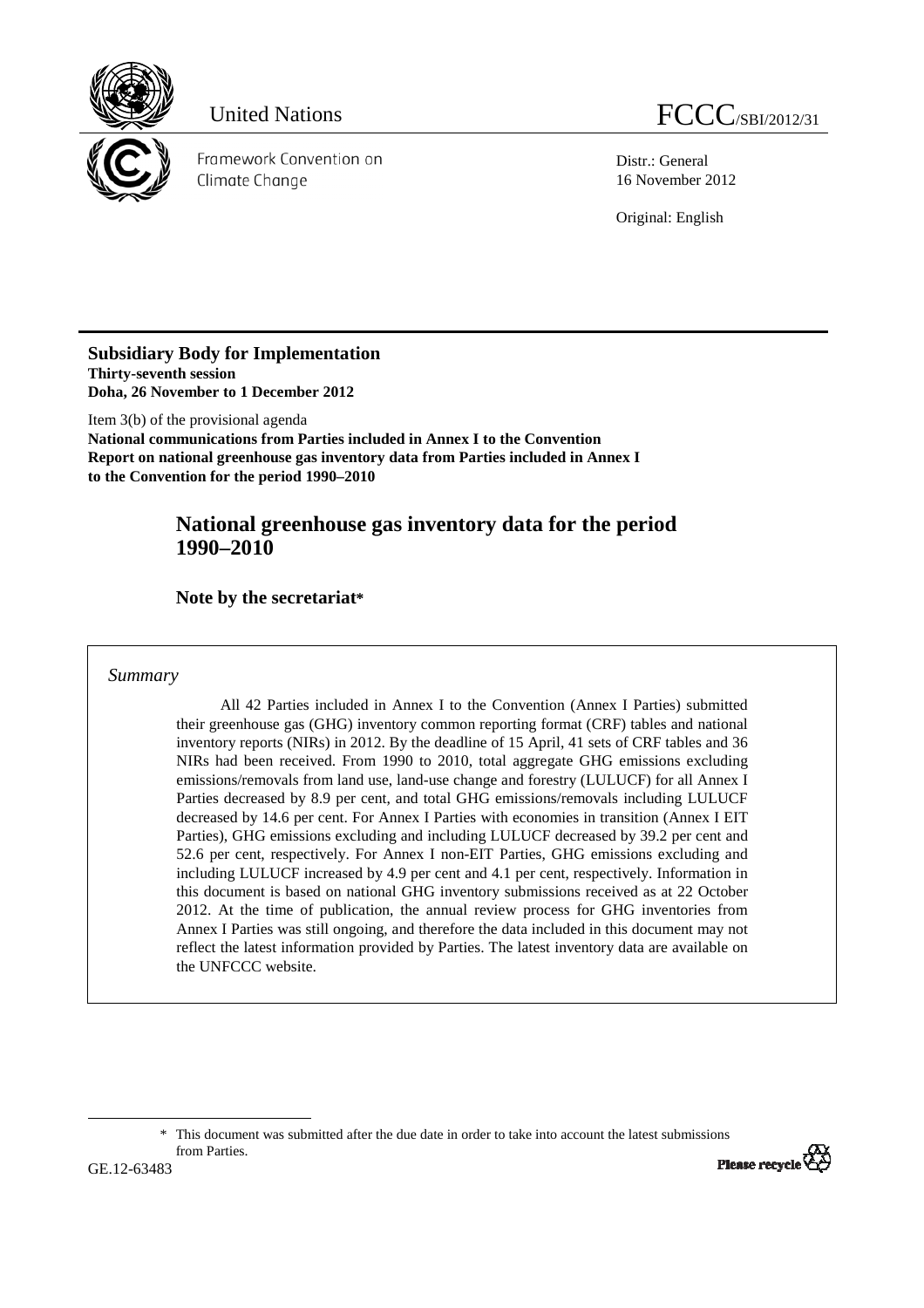# Contents

|    |                |                                                                   | Paragraphs | Page           |
|----|----------------|-------------------------------------------------------------------|------------|----------------|
| L. |                |                                                                   | $1 - 4$    | 3              |
|    | $\mathsf{A}$ . |                                                                   |            | 3              |
|    | <b>B.</b>      |                                                                   | $2 - 3$    | 3              |
|    | C.             | Possible action by the Subsidiary Body for Implementation and the | 4          | 3              |
| П. |                |                                                                   | $5 - 10$   | 3              |
|    | А.             |                                                                   | $5 - 7$    | 3              |
|    | $\bf{B}$ .     |                                                                   | $8 - 10$   | $\overline{4}$ |
| Ш. |                |                                                                   | $11 - 27$  | 7              |
|    | А.             |                                                                   | $11 - 14$  | 7              |
|    | B.             |                                                                   | $15 - 17$  | 10             |
|    | C.             |                                                                   | $18 - 24$  | 10             |
|    | D.             |                                                                   | $25 - 27$  | 12             |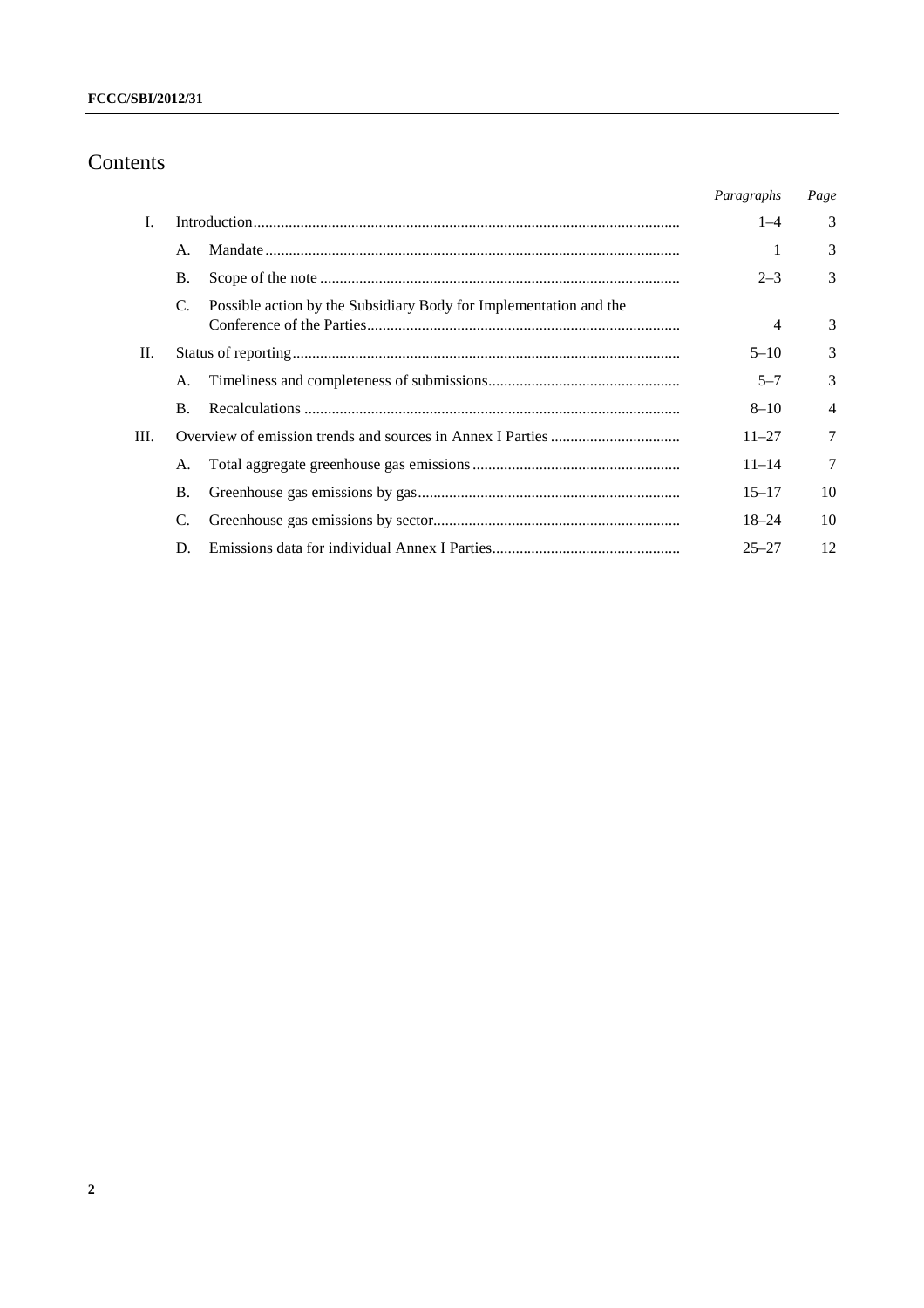## **I. Introduction**

## **A. Mandate**

1. The Conference of the Parties (COP), by decisions 9/CP.2, 3/CP.5 and 18/CP.8, requested that Parties included in Annex I to the Convention (Annex I Parties) submit national inventory data on greenhouse gas (GHG) emissions by sources and removals by sinks by 15 April each year. Under the "Guidelines for the technical review of greenhouse gas inventories from Parties included in Annex I to the Convention" adopted by the COP in decision 19/CP.8, the secretariat is requested to prepare annually a report on GHG inventory data submitted by Annex I Parties for consideration by the COP and the Subsidiary Body for Implementation (SBI).

## **B. Scope of the note**

2. This document shows the status of reporting of GHG inventories by Annex I Parties in 2012 (chapter II) and provides a summary of the latest available data on GHG emissions and removals for the period 1990–2010 (chapter III). Data are provided for carbon dioxide  $(CO<sub>2</sub>)$ , methane  $(CH<sub>4</sub>)$  and nitrous oxide  $(N<sub>2</sub>O)$ , and for hydrofluorocarbons (HFCs), perfluorocarbons (PFCs) and sulphur hexafluoride  $(SF_6)$  taken together. Data are also provided for total<sup>2</sup> aggregate<sup>3</sup> GHG emissions, both including and excluding net GHG emissions/removals from land use, land-use change and forestry (LULUCF).

3. The information provided in this document is based on national GHG inventory submissions received from all 42 Annex I Parties as at 22 October 2012. At the time of publication, the annual review process was still ongoing, and therefore the data presented here may not reflect the latest information provided by Parties. The latest GHG inventory data are available on the UNFCCC website.<sup>4</sup>

## **C. Possible action by the Subsidiary Body for Implementation and the Conference of the Parties**

4. The SBI may wish to take note of the information contained in this document and seek further guidance from the COP, as appropriate.

## **II. Status of reporting**

## **A. Timeliness and completeness of submissions**

5. In accordance with the UNFCCC reporting guidelines on annual inventories.<sup>5</sup> Annex I Parties are required to submit annually a national inventory report (NIR) and common reporting format (CRF) tables containing data from the base year up to two years

<sup>&</sup>lt;u>1</u> <sup>1</sup> FCCC/CP/2002/8, annex II, paragraphs 42 and 43.

 $2$  The term 'total' implies that emissions from sectors of the common reporting format are summed; the inclusion of land use, land-use change and forestry in the sum is indicated separately. 3

The term 'aggregate' implies that GHG emissions/removals are calculated as a weighted sum of  $CO<sub>2</sub>$ ,

 $CH_4$ , N<sub>2</sub>O, HFCs, PFCs and SF<sub>6</sub> using the global warming potentials agreed under the Convention.<br>
<sup>4</sup> <http://unfccc.int/national\_reports/annex\_i\_ghg\_inventories/national\_inventories\_submissions/items/

<sup>6598.</sup>php>. 5 "Updated UNFCCC reporting guidelines on annual inventories following incorporation of the provisions of decision 14/CP.11" (FCCC/SBSTA/2006/9).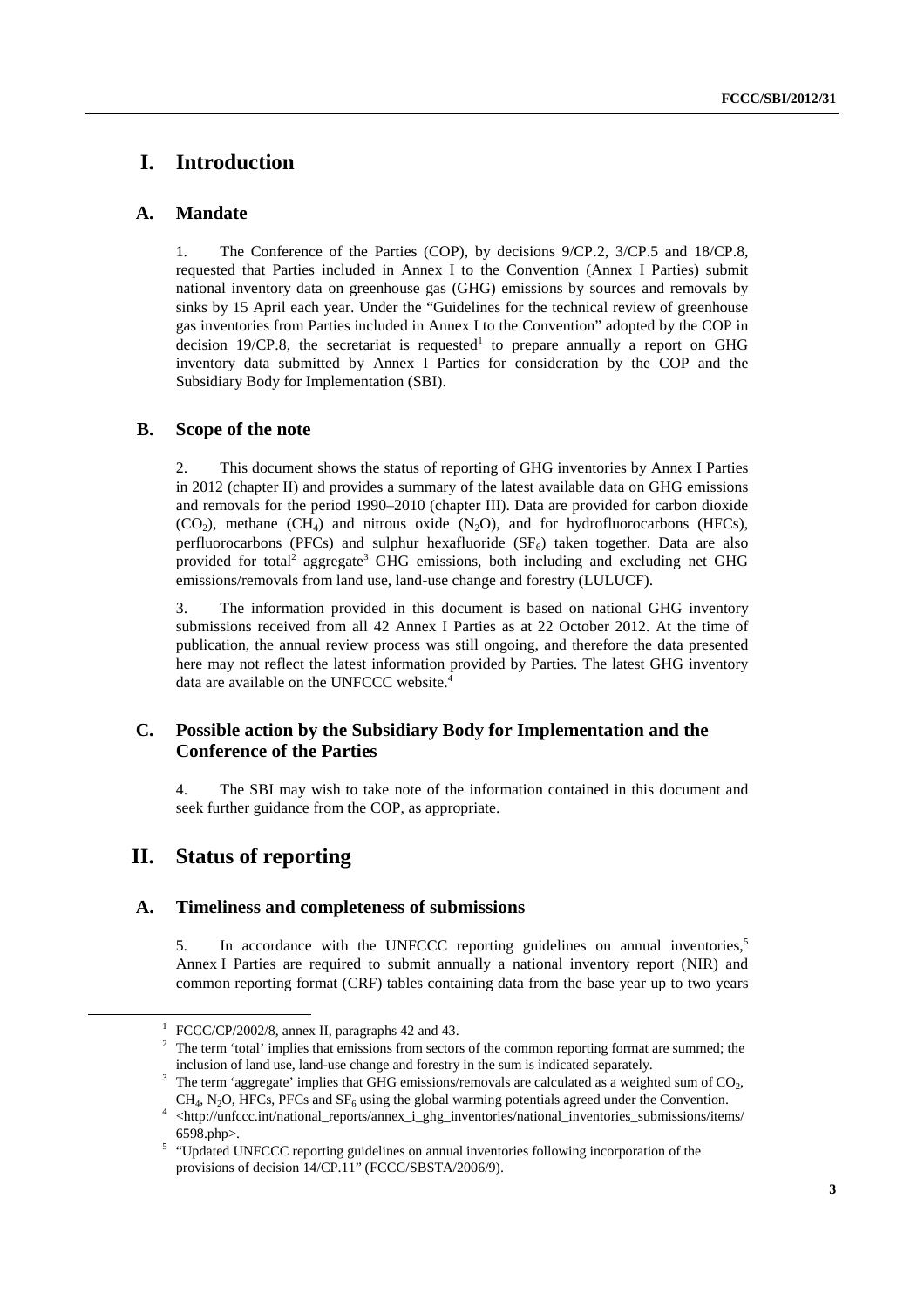prior to the year of submission. In 2012, all 42 Annex I Parties provided GHG data for all years from  $1990<sup>6</sup>$  to 2010.

6. By the due date of 15 April, 41 sets of CRF tables and 36 NIRs were received, and, within six weeks of the deadline, all Parties had submitted their CRF tables and NIRs. The dates of the initial submissions of the CRF tables are shown in table 1.

| Greenhouse gas inventory submissions from Annex I Parties in 2012 |  |  |  |
|-------------------------------------------------------------------|--|--|--|
|                                                                   |  |  |  |

| Party          | CRF submission date <sup>a</sup> | Party                     | CRF submission date <sup>a</sup> |
|----------------|----------------------------------|---------------------------|----------------------------------|
| Australia      | 14 April 2012                    | Liechtenstein             | 13 April 2012                    |
| Austria        | 12 April 2012                    | Lithuania                 | 13 April 2012                    |
| <b>Belarus</b> | 14 April 2012                    | Luxembourg                | 5 April 2012                     |
| Belgium        | 15 April 2012                    | Malta                     | 13 April 2012                    |
| Bulgaria       | 12 April 2012                    | Monaco                    | 29 March 2012                    |
| Canada         | 11 April 2012                    | Netherlands               | 14 April 2012                    |
| Croatia        | 13 April 2012                    | New Zealand               | 12 April 2012                    |
| Czech Republic | 15 April 2012                    | Norway                    | 15 April 2012                    |
| Denmark        | 13 April 2012                    | Poland                    | 13 April 2012                    |
| Estonia        | 13 April 2012                    | Portugal                  | 13 April 2012                    |
| European Union | 13 April 2012                    | Romania                   | 21 March 2012                    |
| Finland        | 12 April 2012                    | <b>Russian Federation</b> | 13 April 2012                    |
| France         | 4 April 2012                     | Slovakia                  | 14 April 2012                    |
| Germany        | 13 April 2012                    | Slovenia                  | 12 April 2012                    |
| Greece         | 11 April 2012                    | Spain                     | 17 April 2012                    |
| Hungary        | 14 April 2012                    | Sweden                    | 26 March 2012                    |
| <b>Iceland</b> | 14 April 2012                    | Switzerland               | 12 April 2012                    |
| Ireland        | 13 April 2012                    | Turkey                    | 14 April 2012                    |
| Italy          | 11 April 2012                    | Ukraine                   | 13 April 2012                    |
| Japan          | 12 April 2012                    | United Kingdom            | 13 April 2012                    |
| Latvia         | 14 April 2012                    | <b>United States</b>      | 13 April 2012                    |

*Abbreviation*: CRF = common reporting format.

<sup>a</sup> Dates after the submission deadline of 15 April 2012 are shown in italics. The date of submission of the national inventory report may be different.

7. After the initial submissions, nine Parties submitted revised versions of their CRF tables, and 12 Parties resubmitted their NIRs.

## **B. Recalculations**

8. In accordance with the UNFCCC reporting guidelines on annual inventories, Parties should, when necessary, conduct recalculations in order to improve the quality of their emission estimates and to ensure the consistency of the time series.

9. In 2012, the recalculations resulting from changes in activity data, emission factors and methodologies used had a varied impact on the 1990 GHG emissions of 41 Parties

 <sup>6</sup> <sup>6</sup> Unless otherwise specified, base year data are used instead of 1990 data. The Parties that may use a base year other than 1990, as stipulated in decisions 9/CP.2 and 11/CP.4, also provided data for their respective base years. These Parties and their base years are Bulgaria (1988), Hungary (average of 1985–1987), Poland (1988), Romania (1989) and Slovenia (1986).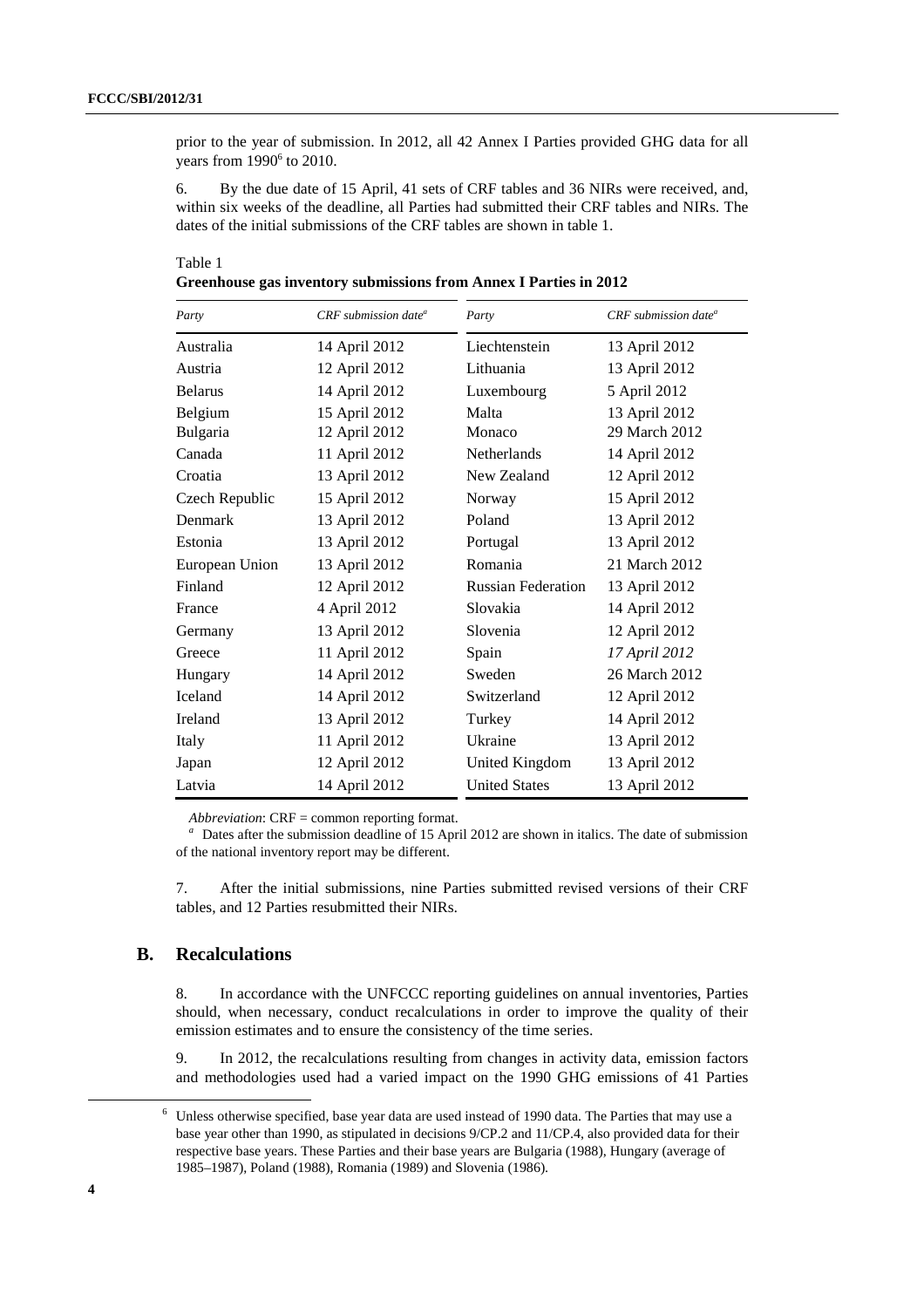(table 2). For total aggregate GHG emissions excluding LULUCF, the change was less than 1 per cent for 32 Parties and more than 2 per cent for three Parties. For total aggregate GHG emissions including LULUCF, the change was less than 1 per cent for 18 Parties and more than 3 per cent for 14 Parties.

| Party                     | Impact on 1990 GHG emissions<br>excluding LULUCF (%) | Impact on 1990 GHG emissions<br>including LULUCF (%) |
|---------------------------|------------------------------------------------------|------------------------------------------------------|
| Australia                 | $-0.11$                                              | 10.70                                                |
| Austria                   | $-0.01$                                              | 5.75                                                 |
| <b>Belarus</b>            | Less than $\pm 0.001^{\circ}$                        | Less than $\pm 0.001^a$                              |
| Belgium                   | $-0.12$                                              | 0.10                                                 |
| Bulgaria                  | 3.25                                                 | 3.63                                                 |
| Canada                    | $-0.33$                                              | $-0.38$                                              |
| Croatia                   | 0.09                                                 | 5.59                                                 |
| Czech Republic            | $-0.06$                                              | $-0.06$                                              |
| Denmark                   | 0.84                                                 | 2.55                                                 |
| Estonia                   | $-1.25$                                              | 1.82                                                 |
| European Union            | $-0.10$                                              | 1.01                                                 |
| Finland                   | $-0.005$                                             | $-1.23$                                              |
| France                    | $-0.69$                                              | 3.11                                                 |
| Germany                   | $-0.14$                                              | 0.14                                                 |
| Greece                    | 0.42                                                 | 0.39                                                 |
| Hungary                   | 0.56                                                 | 0.56                                                 |
| Iceland                   | 2.53                                                 | 3.76                                                 |
| Ireland                   | 0.62                                                 | 2.04                                                 |
| Italy                     | 0.02                                                 | 5.99                                                 |
| Japan                     | 0.01                                                 | $-0.03$                                              |
| Latvia                    | $-0.25$                                              | $-7.71$                                              |
| Liechtenstein             | 0.47                                                 | 0.49                                                 |
| Lithuania                 | 0.57                                                 | $-3.70$                                              |
| Luxembourg                | 0.05                                                 | 0.05                                                 |
| Malta                     | $-1.43$                                              | $-1.47$                                              |
| Monaco                    |                                                      |                                                      |
| Netherlands               | 0.01                                                 | 0.15                                                 |
| New Zealand               | 1.16                                                 | $-9.12$                                              |
| Norway                    | 0.07                                                 | $-0.21$                                              |
| Poland                    | $-0.06$                                              | $-0.25$                                              |
| Portugal                  | 1.10                                                 | 6.17                                                 |
| Romania                   | 1.80                                                 | 1.97                                                 |
| <b>Russian Federation</b> | $-0.58$                                              | $-0.57$                                              |
| Slovakia                  | $-3.20$                                              | $-13.64$                                             |
| Slovenia                  | $-0.03$                                              | 0.60                                                 |

Table 2 **Inventory recalculations by Annex I Parties in 2012**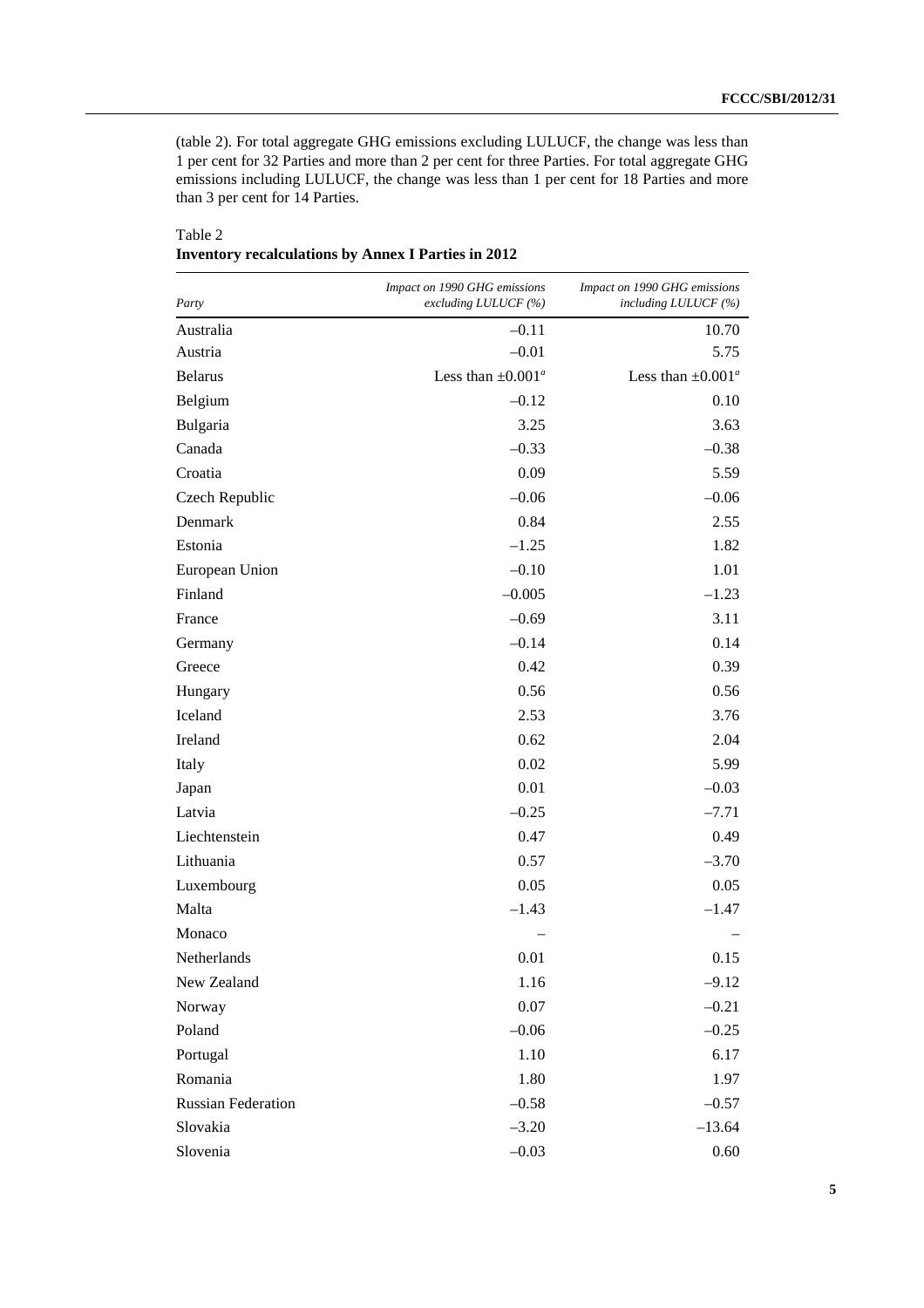#### **FCCC/SBI/2012/31**

| Party                | Impact on 1990 GHG emissions<br>excluding LULUCF $(%)$ | Impact on 1990 GHG emissions<br>including $LULUCF$ (%) |
|----------------------|--------------------------------------------------------|--------------------------------------------------------|
| Spain                | $-0.12$                                                | $-0.15$                                                |
| Sweden               | 0.37                                                   | 13.42                                                  |
| Switzerland          | $-0.12$                                                | $-2.36$                                                |
| Turkey               | Less than $\pm 0.001^a$                                | $-8.15$                                                |
| Ukraine              | $-0.40$                                                | $-0.41$                                                |
| United Kingdom       | $-1.56$                                                | $-1.55$                                                |
| <b>United States</b> | $-0.09$                                                | $-0.51$                                                |

*Abbreviations*: GHG = greenhouse gas, LULUCF = land use, land-use change and forestry.

<sup>a</sup> Due to a technical error in some common reporting format (CRF) tables, there is a discrepancy between the values presented in this table and the values presented in the relevant CRF tables.

10. Table 3 presents a comparison of the estimates of total aggregate GHG emissions in 1990 reported in document FCCC/SBI/2011/9, containing information based on Annex I Parties' 2011 GHG inventory submissions, and those reported in the present document, based on Parties' 2012 submissions.

#### Table 3

## **Comparison of 2012 and 2011 estimates of total aggregate greenhouse gas emissions from Annex I Parties in 1990**

|                                                                           | 2011  |  | Explanation of the difference between 2012 and 2011<br>2012 estimates                               |  |  |  |  |  |
|---------------------------------------------------------------------------|-------|--|-----------------------------------------------------------------------------------------------------|--|--|--|--|--|
| Total aggregate GHG emissions excluding LULUCF (thousands of Tg $CO2$ eq) |       |  |                                                                                                     |  |  |  |  |  |
| <b>All Annex I Parties</b>                                                | 19.04 |  | 19.00 Aggregate impacts of inventory<br>recalculations by individual Annex I Parties                |  |  |  |  |  |
| <b>Annex I EIT Parties</b>                                                | 5.97  |  | 5.95 Inventory recalculations, for example, in the<br>Russian Federation, Slovakia and Ukraine      |  |  |  |  |  |
| Annex I non-EIT<br>Parties                                                | 13.07 |  | 13.05 Inventory recalculations, for example, in the<br>United Kingdom and the United States         |  |  |  |  |  |
| Total aggregate GHG emissions including LULUCF (thousands of Tg $CO2$ eq) |       |  |                                                                                                     |  |  |  |  |  |
| All Annex I Parties                                                       | 17.67 |  | 17.70 Aggregate impacts of inventory<br>recalculations by individual Annex I Parties                |  |  |  |  |  |
| <b>Annex I EIT Parties</b>                                                | 5.85  |  | 5.83 Inventory recalculations, for example, in<br>Lithuania, the Russian Federation and<br>Slovakia |  |  |  |  |  |
| Annex I non-EIT<br>Parties                                                | 11.82 |  | 11.87 Inventory recalculations, for example, in<br>Australia, France and Italy                      |  |  |  |  |  |

*Abbreviations*: EIT = economies in transition, GHG = greenhouse gas, LULUCF = land use, landuse change and forestry.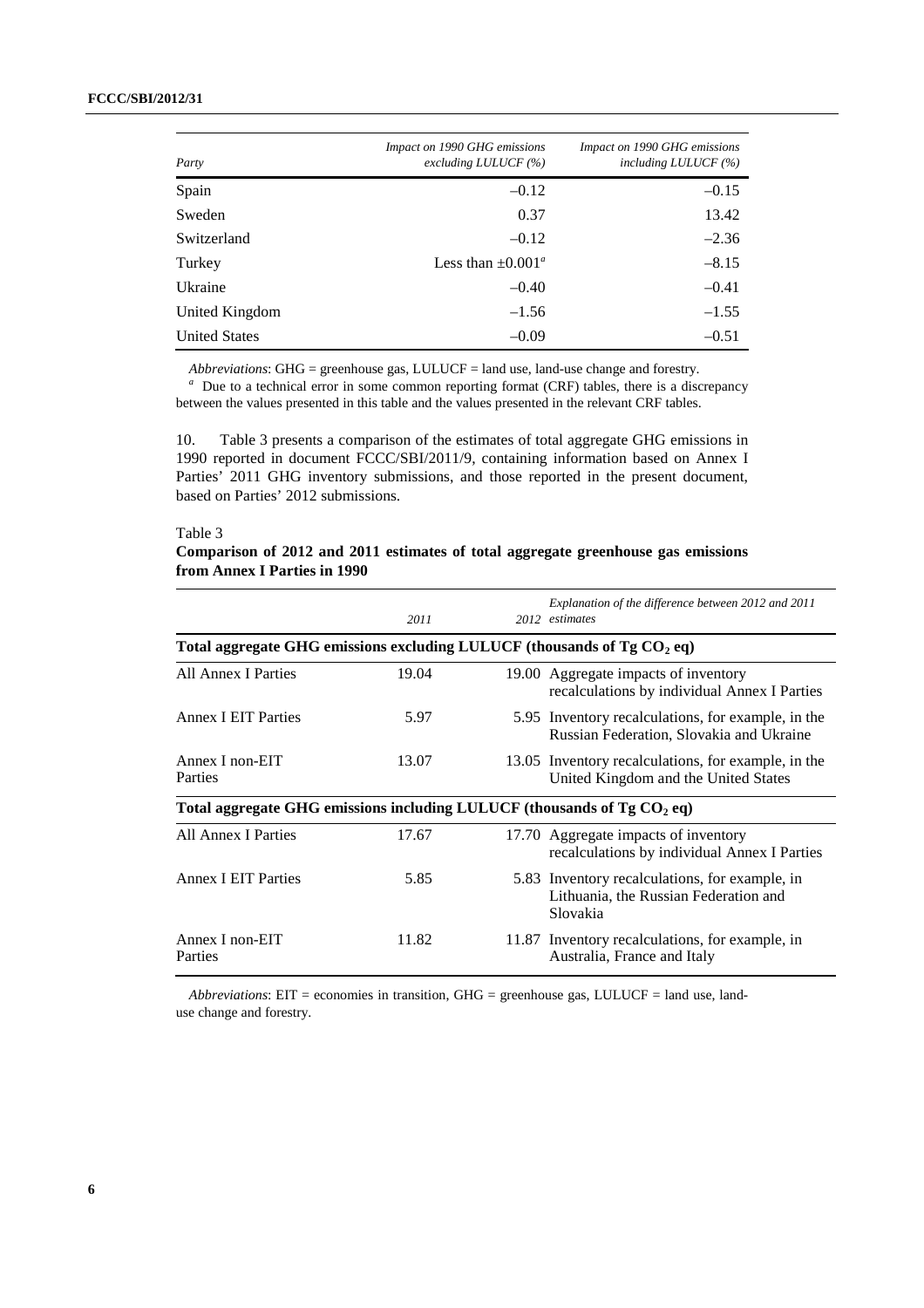# **III. Overview of emission trends and sources in Annex I Parties**

## **A. Total aggregate greenhouse gas emissions**

11. From 1990 to 2010, total aggregate GHG emissions excluding emissions/removals from LULUCF for all Annex I Parties decreased by 8.9 per cent, from 19,001.4  $Tg^7CO_2$  eq to 17,314.9 Tg  $CO<sub>2</sub>$  eq (figures 1 and 2). Total aggregate GHG emissions including LULUCF decreased by 14.6 per cent, from 17,700.5 Tg CO<sub>2</sub> eq to 15,124.4 Tg CO<sub>2</sub> eq. Compared with 2000, GHG emissions in 2010 decreased by 2.3 per cent excluding LULUCF and by 5.7 per cent including LULUCF. Between 2009 and 2010, GHG emissions excluding and including LULUCF increased by 3.1 and 4.1 per cent, respectively.

Figure 1





*Abbreviations*: EIT = economies in transition, LULUCF = land use, land-use change and forestry.

 <sup>7</sup>  $\frac{7}{1}$  One teragram (Tg) equals one million tonnes.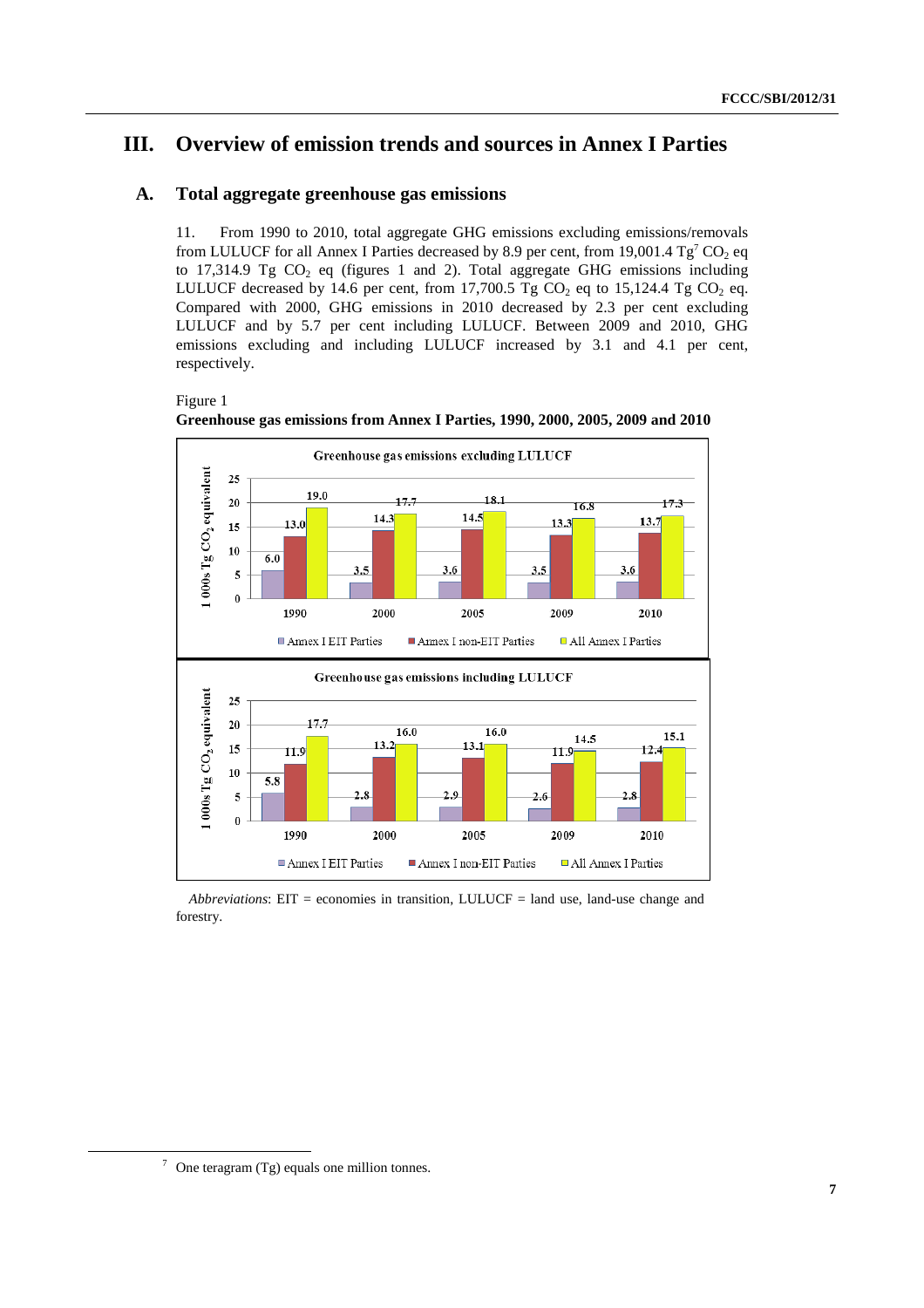Figure 2



**Changes in greenhouse gas emissions from Annex I Parties, 1990–2010** 

*Abbreviations*: EIT = economies in transition, LULUCF = land use, land-use change and forestry.

12. For Annex I Parties with economies in transition (Annex I EIT Parties), GHG emissions excluding and including LULUCF over the period 1990–2010 decreased by 39.2 per cent and 52.6 per cent, respectively. In the 2000–2010 period, GHG emissions excluding LULUCF from these Parties increased by 4.4 per cent, whereas GHG emissions including LULUCF decreased by 2.2 per cent. Between 2009 and 2010, emissions increased by 4.2 per cent (excluding LULUCF) and by 5.2 per cent (including LULUCF).

13. For Annex I non-EIT Parties, GHG emissions from 1990 to 2010 increased by 4.9 per cent excluding LULUCF and by 4.1 per cent including LULUCF. From 2000 to 2010, GHG emissions decreased by 3.9 per cent excluding LULUCF and by 6.4 per cent including LULUCF. Compared with 2009, GHG emissions in 2010 increased by 2.8 per cent excluding LULUCF and by 3.8 per cent including LULUCF.

14. The changes in total aggregate GHG emissions over the period 1990–2010 varied considerably among countries (figure 3). For emissions excluding LULUCF, Ukraine has the largest decrease (58.8 per cent) and Turkey has the greatest increase (114.9 per cent). For emissions including LULUCF, Latvia has the largest decrease (148.1 per cent) and again the greatest increase occurred in Turkey (147.5 per cent).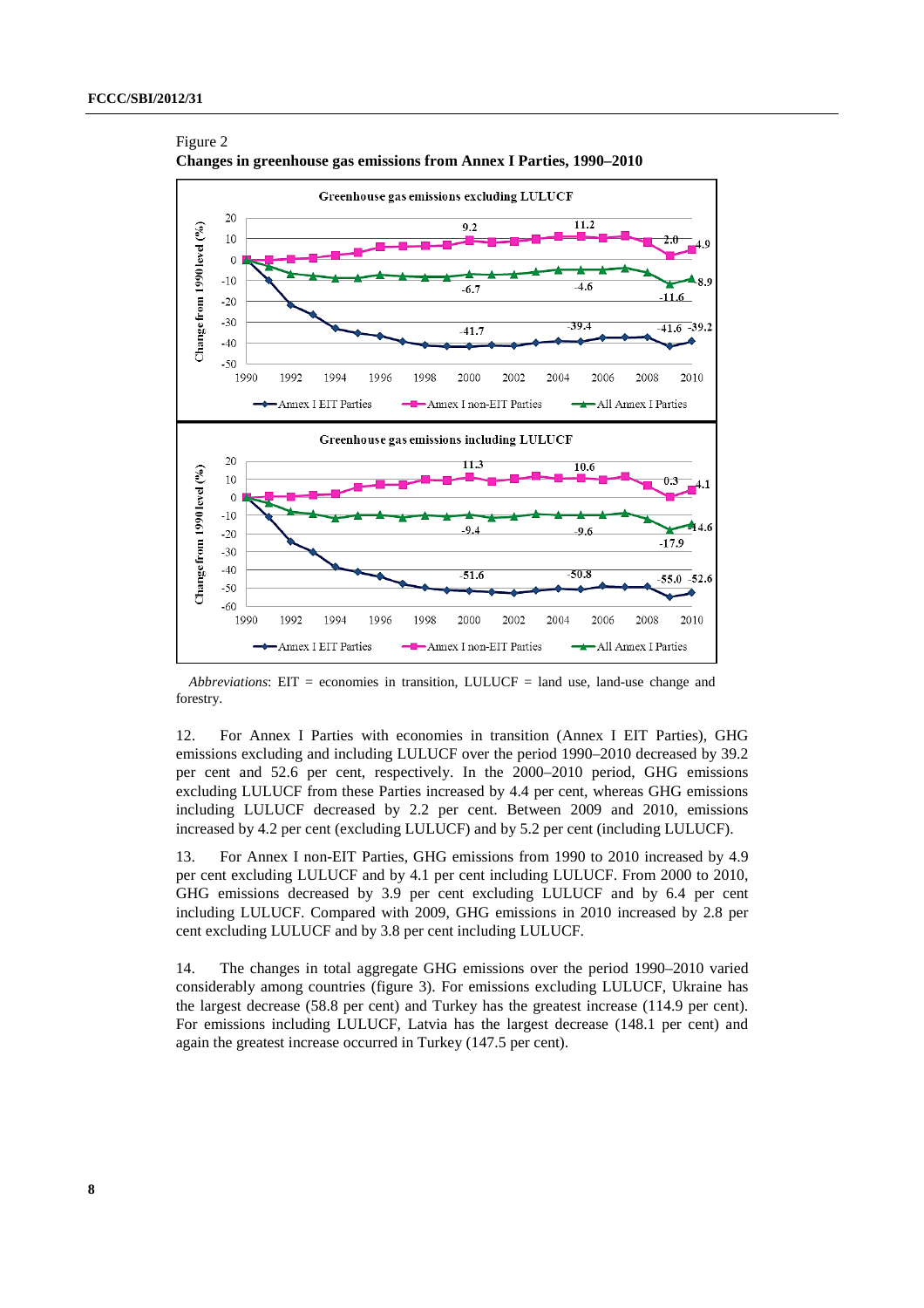

Figure 3 **Changes in total aggregate emissions of individual Annex I Parties, 1990–2010** 

*Abbreviations*: GHG = greenhouse gas, LULUCF = land use, land-use change and forestry.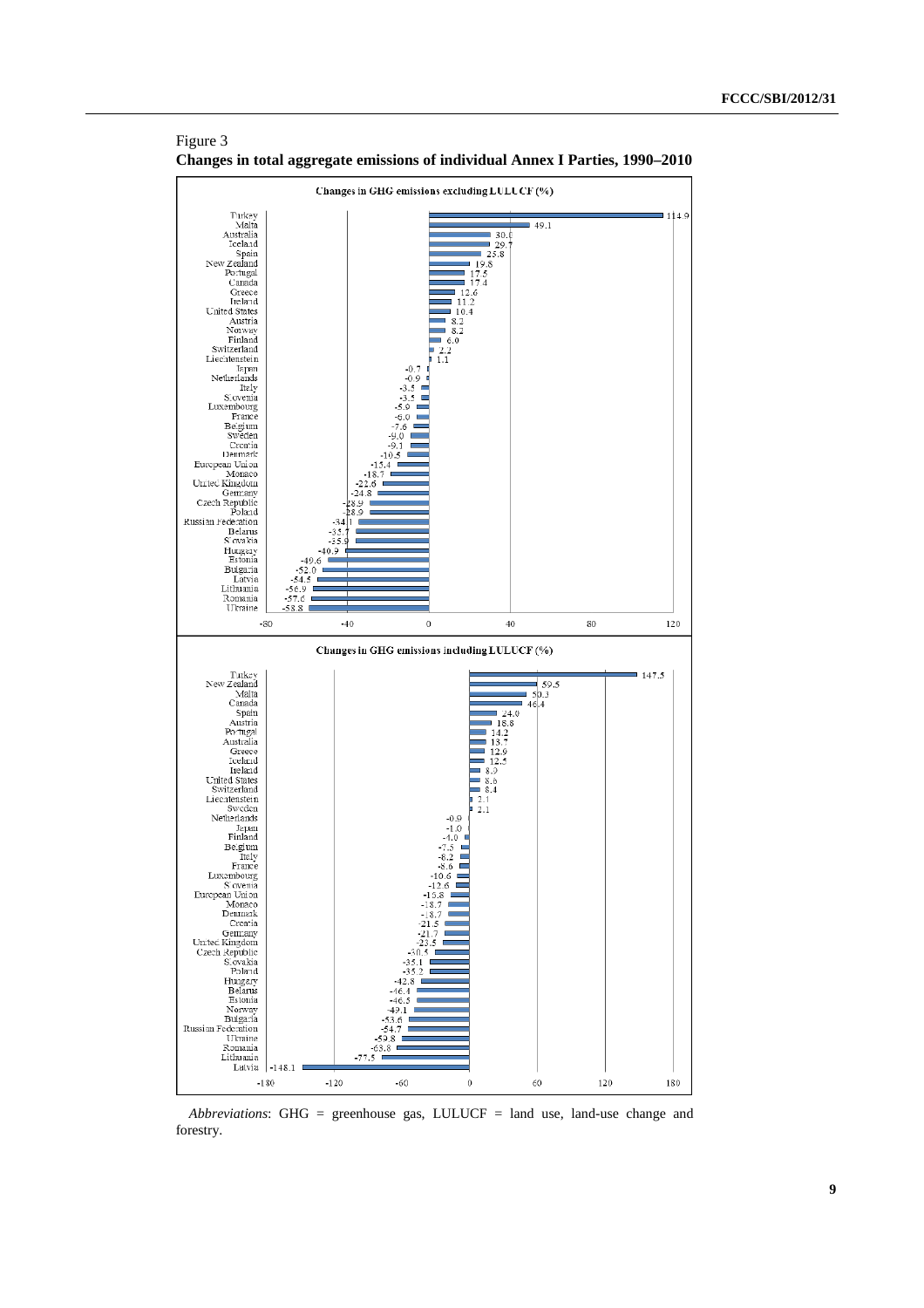## **B. Greenhouse gas emissions by gas**

15. CO2 accounted for the largest share of total emissions over the period 1990–2010, contributing 79.6 per cent in 1990 and 81.7 per cent in 2010.  $CH<sub>4</sub>$  was the second highest contributor to total emissions (12.2 per cent in 1990 and 11.2 per cent in 2010), followed by N<sub>2</sub>O. The emissions of HFCs, PFCs and  $SF<sub>6</sub>$  taken together contributed less than 2.0 per cent in both years.

16. Figure 4 illustrates the share of each GHG in total emissions excluding LULUCF for 1990 and 2010, and the changes in total emissions of each GHG over the period 1990– 2010. Emissions of CO<sub>2</sub>, CH<sub>4</sub> and N<sub>2</sub>O decreased, while emissions of HFCs, PFCs and SF<sub>6</sub> taken together increased by 8.0 per cent.

Figure 4





*Abbreviation*: LULUCF = land use, land-use change and forestry.

17. Between 2009 and 2010, emissions of  $CO<sub>2</sub>$  and  $CH<sub>4</sub>$  increased by 3.6 per cent and 1.0 per cent, respectively, while  $N_2O$  emissions decreased by 0.9 per cent. Emissions of HFCs, PFCs and  $SF_6$  taken together increased by 7.4 per cent.

## **C. Greenhouse gas emissions by sector**

18. From 1990 to 2010, the agriculture sector had the largest decrease in emissions (21.8 per cent), followed by industrial processes, waste and energy. Over the same period, net GHG removals by LULUCF increased by 68.4 per cent, from  $-1,300.8$  Tg CO<sub>2</sub> eq to  $-2,190.5$  Tg CO<sub>2</sub> eq. Figure 5 shows the trends in Annex I Parties' total aggregate GHG emissions by sector.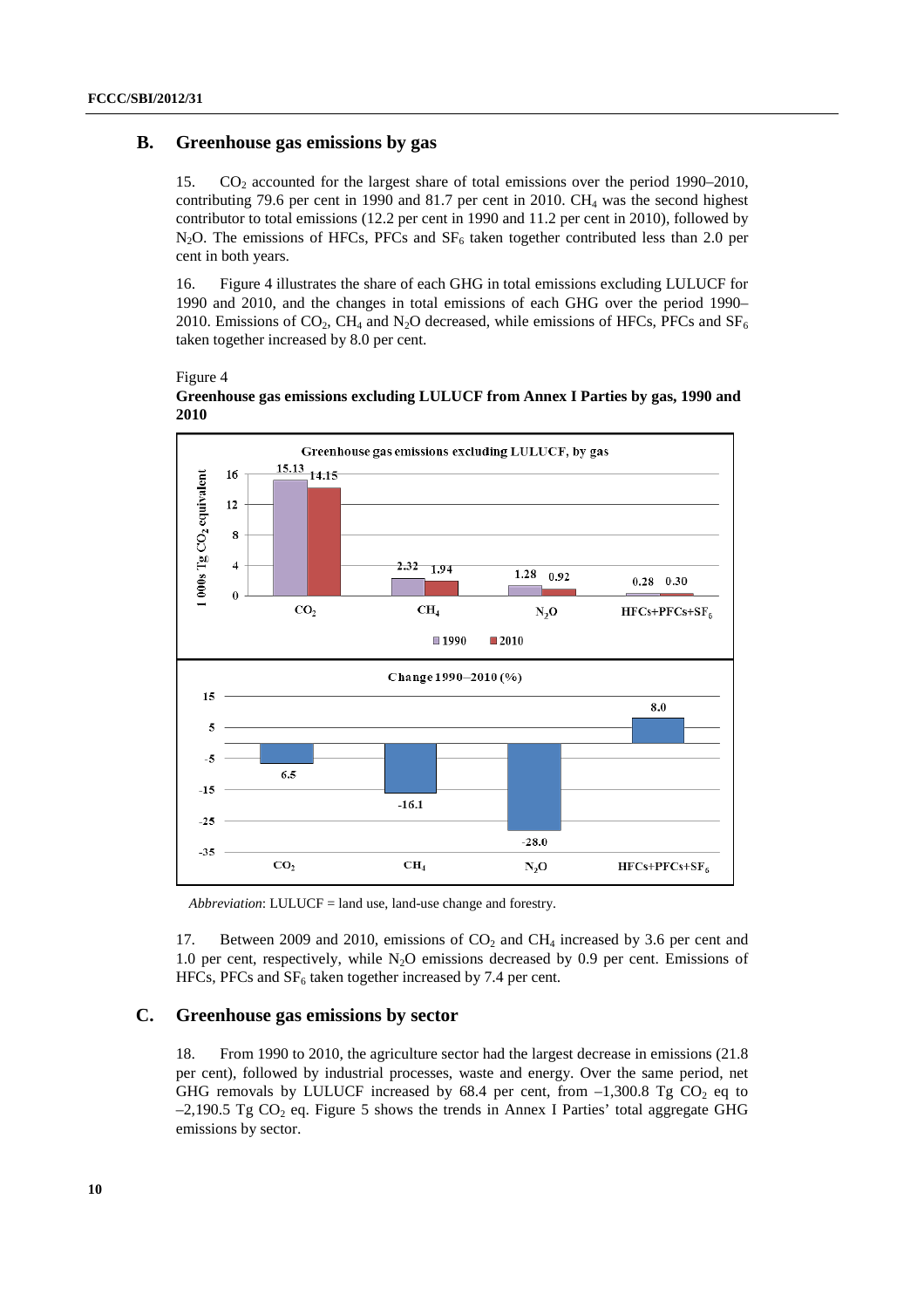

Figure 5 **Greenhouse gas emissions/removals from Annex I Parties by sector, 1990 and 2010***<sup>a</sup>*

*Abbreviation*: LULUCF = land use, land-use change and forestry.

Figure 6

*<sup>a</sup>*The sector solvent and other product use is not included in the figure because its contribution to total emissions is very marginal. Emissions from this sector decreased by 26.1 per cent.

19. Between 2009 and 2010, emissions from the energy and industrial processes sectors increased by 3.1 per cent and 9.7 per cent, respectively. Emissions from the agriculture and waste sectors decreased by 0.6 per cent and 0.7 per cent, respectively. Net GHG removals by LULUCF decreased by 2.9 per cent.

20. Within the energy sector, emissions from 1990 to 2010 decreased in all subsectors, except transport, where emissions increased by 11.4 per cent (figure 6). The largest reduction occurred in manufacturing industries and construction (21.5 per cent).



**Greenhouse gas emissions from Annex I Parties in the energy sector, 1990 and 2010**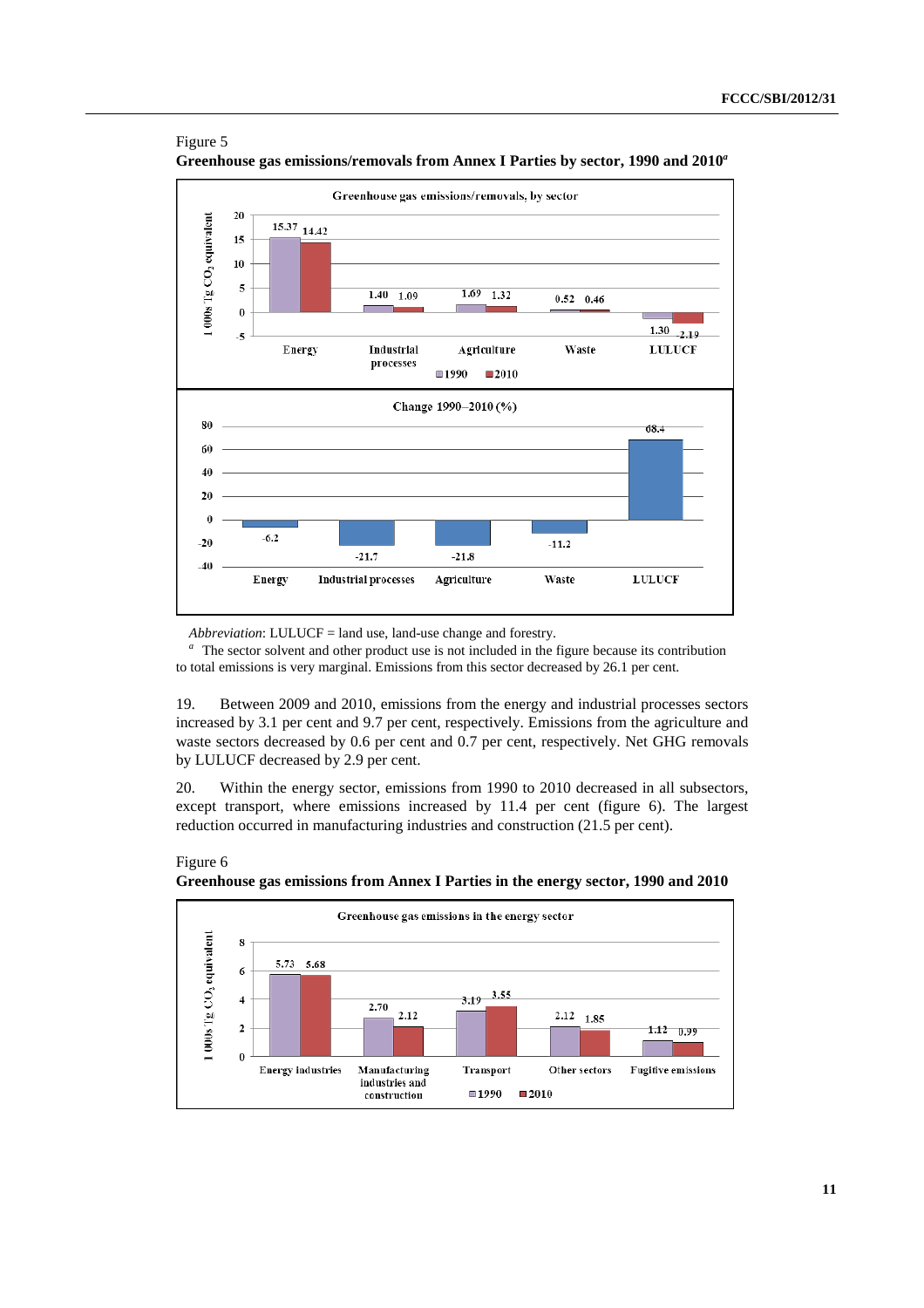

21. From 2009 to 2010, emissions from all activities within the energy sector increased, with emissions from manufacturing industries and construction having the largest increase (6.8 per cent).

22. Emissions from international bunkers increased over the period 1990–2010 (figure 7). GHG emissions increased by 63.6 per cent for aviation and by 7.8 per cent for marine transportation.

#### Figure 7

#### **Greenhouse gas emissions from Annex I Parties from international bunker fuels, 1990 and 2010**



23. Between 2009 and 2010, emissions from aviation increased by 2.5 per cent and emissions from marine transportation decreased by 3.1 per cent.

24. A comparison between the percentage changes in total aggregate emissions from 1990 to the latest available year reported in document FCCC/SBI/2011/9, based on Parties' 2011 submissions, and those reported in the present document, based on Parties' 2012 submissions, is presented in table 4. It also provides explanations for the differences in the estimates.

## **D. Emissions data for individual Annex I Parties**

25. Tables 5–16 show detailed GHG data for individual Annex I Parties. Total aggregate GHG emissions excluding and including emissions/removals from LULUCF are provided in tables 5 and 6; emissions of  $CO<sub>2</sub>$ ,  $CH<sub>4</sub>$  and  $N<sub>2</sub>O$  (excluding and including emissions/removals from LULUCF) in tables 7–12; emissions of HFCs, PFCs and  $SF<sub>6</sub>$ taken together in table 13; and emissions/removals from LULUCF in tables 14–16.

26. Blank cells in the tables denote that either data were not available or notation keys, such as "NO" (not occurring), "NE" (not estimated), "NA" (not applicable), "IE" (included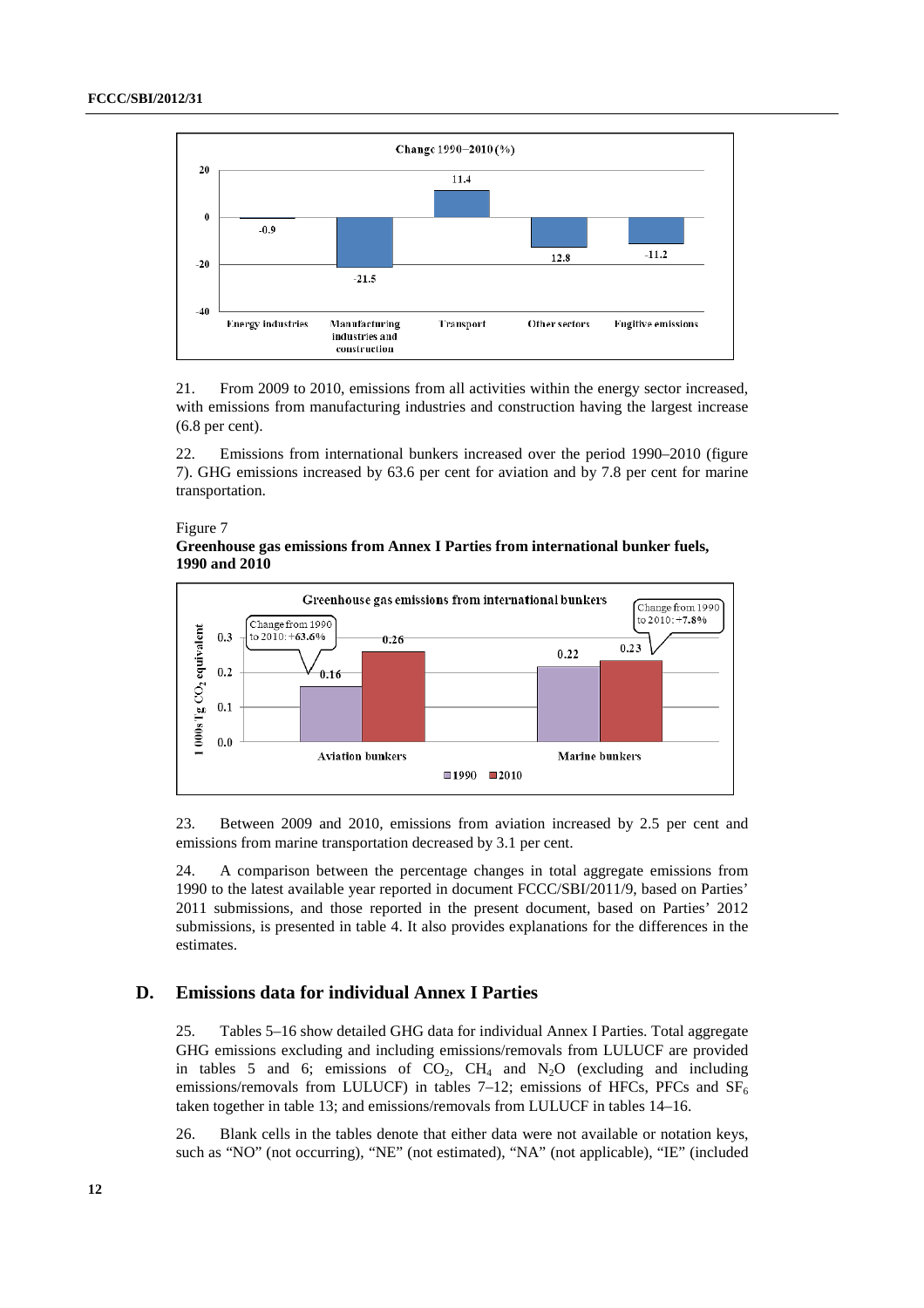elsewhere) or "C" (confidential), were used to report emissions data. Negative values denote removals; positive values denote emissions.

27. The changes in emissions from 1990 to 2010 were calculated using the exact (not rounded) values and may differ from a ratio calculated with the rounded numbers provided in the tables. An en dash (–) signifies percentage changes exceeding 10,000 per cent.

### Table 4

**Comparison of 2012 and 2011 changes in total aggregate greenhouse gas emissions from Annex I Parties** 

|                            | 2011    | 2012 Explanation of the difference between 2012 and 2011 estimates                                        |
|----------------------------|---------|-----------------------------------------------------------------------------------------------------------|
| year $(\% )$               |         | Changes in total aggregate GHG emissions excluding LULUCF from 1990 to the latest available               |
| All Annex I Parties        | $-11.5$ | -8.9 Combined impact of changes for individual Annex<br>I Parties                                         |
| <b>Annex I EIT Parties</b> | $-41.4$ | $-39.2$ Increases in emissions of most Annex I EIT Parties<br>between $2009$ and $2010$                   |
| Annex I non-EIT<br>Parties | 2.1     | 4.9 Increases in emissions between 2009 and 2010, for<br>example, in Germany, Japan and the United States |
| year $(\% )$               |         | Changes in total aggregate GHG emissions including LULUCF from 1990 to the latest available               |
| <b>All Annex I Parties</b> | $-17.6$ | $-14.6$ Combined impact of changes for individual Annex<br>I Parties                                      |
| <b>Annex I EIT Parties</b> | $-54.4$ | $-52.6$ Increases in emissions of most Annex I EIT Parties<br>between $2009$ and $2010$                   |
| Annex I non-EIT<br>Parties | 0.6     | 4.1 Increases in emissions between 2009 and 2010, for<br>example, in Canada, Japan and the United States  |

*Abbreviations*: EIT = economies in transition, GHG = greenhouse gas, LULUCF = land use, landuse change and forestry.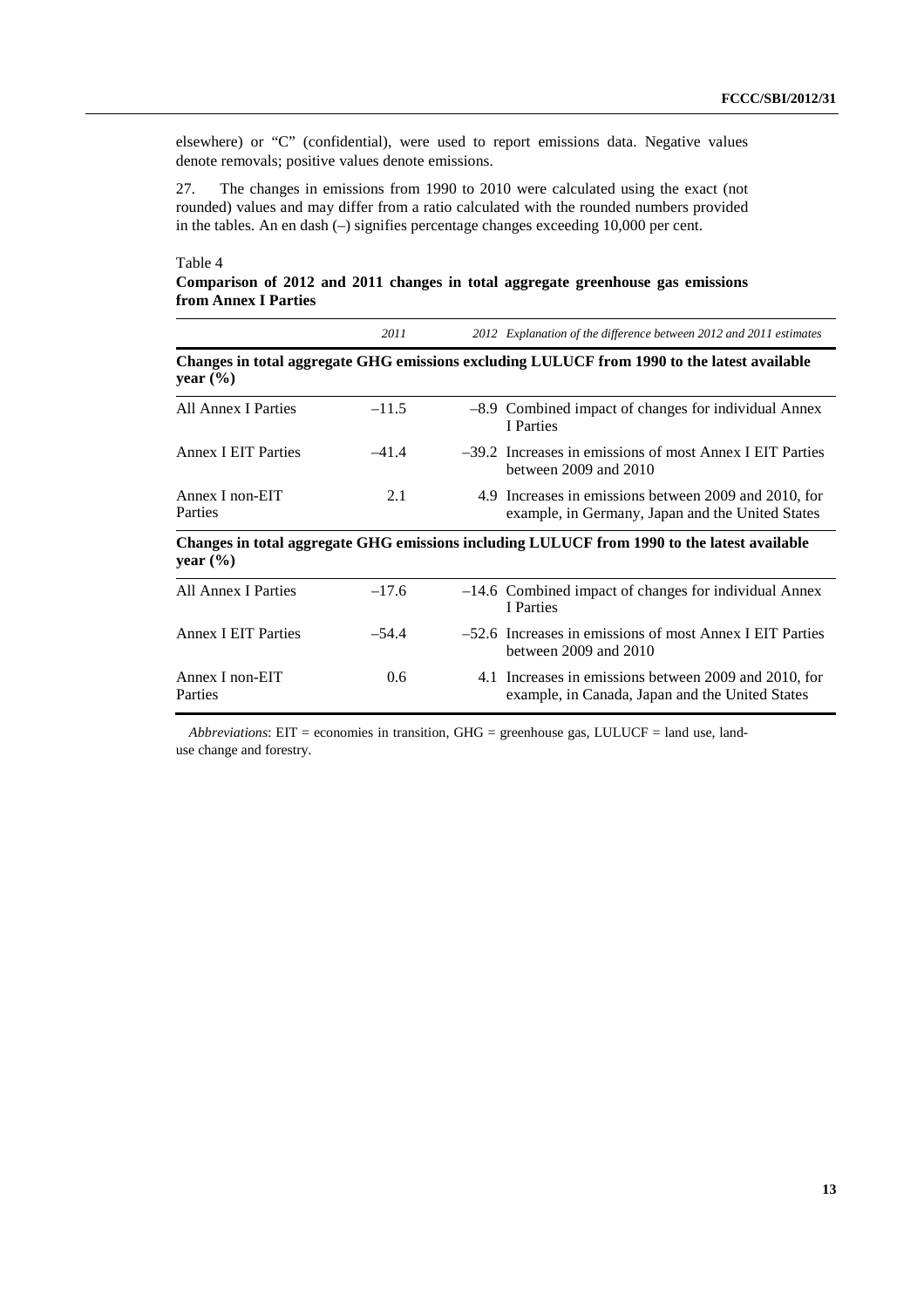Total aggregate anthropogenic emissions of CO<sub>2</sub>, CH<sub>4</sub>, N<sub>2</sub>O, HFCs, PFCs and SF<sub>6</sub> excluding **emissions/removals from land use, land-use change and forestry, 1990, 2000, 2005, 2009 and 2010** 

|                                                                          |               |           | $Gg$ $CO2$ equivalent |           |           | Change from 1990 |  |  |
|--------------------------------------------------------------------------|---------------|-----------|-----------------------|-----------|-----------|------------------|--|--|
| Party                                                                    | 1990          | 2000      | 2005                  | 2009      | 2010      | to 2010 (%)      |  |  |
| Australia                                                                | 417 993       | 494 269   | 527 759               | 547 478   | 543 263   | 30.0             |  |  |
| Austria                                                                  | 78 162        | 80 470    | 92 880                | 79 739    | 84 5 94   | 8.2              |  |  |
| Belarus*                                                                 | 139 179       | 79 174    | 84 182                | 87 887    | 89 444    | $-35.7$          |  |  |
| Belgium                                                                  | 143 281       | 146 154   | 143 623               | 125 187   | 132 459   | $-7.6$           |  |  |
| Bulgaria <sup>*a</sup>                                                   | 128 556       | 63 067    | 66 538                | 59 189    | 61 704    | $-52.0$          |  |  |
| Canada                                                                   | 589 294       | 717 610   | 739 801               | 690 023   | 691 718   | 17.4             |  |  |
| Croatia*                                                                 | 31 4 69       | 26 094    | 30 244                | 29 05 6   | 28 5 97   | $-9.1$           |  |  |
| Czech Republic*                                                          | 196 323       | 146 230   | 146 735               | 135 101   | 139 523   | $-28.9$          |  |  |
| Denmark                                                                  | 69 972        | 69 504    | 65 201                | 62 094    | 62 625    | $-10.5$          |  |  |
| Estonia*                                                                 | 40721         | 17 228    | 18581                 | 16 4 25   | 20 542    | $-49.6$          |  |  |
| European Union <sup>b</sup>                                              | 5 5 8 3 1 3 5 | 5 078 135 | 5 148 712             | 4 609 880 | 4720878   | $-15.4$          |  |  |
| Finland                                                                  | 70 365        | 69 239    | 68 623                | 66 119    | 74 5 5 6  | 6.0              |  |  |
| France                                                                   | 562 062       | 568 875   | 571887                | 519768    | 528 176   | $-6.0$           |  |  |
| Germany                                                                  | 1 246 138     | 1 038 999 | 997 277               | 911 802   | 936 544   | $-24.8$          |  |  |
| Greece                                                                   | 105 005       | 127 054   | 135 661               | 124 693   | 118 287   | 12.6             |  |  |
| Hungary <sup>*a</sup>                                                    | 114756        | 77 270    | 79 625                | 66 983    | 67785     | $-40.9$          |  |  |
| Iceland                                                                  | 3 5 0 1       | 3 8 4 5   | 3819                  | 4 700     | 4 5 4 2   | 29.7             |  |  |
| Ireland                                                                  | 55 163        | 68 103    | 69 31 5               | 61 742    | 61 314    | 11.2             |  |  |
| Italy                                                                    | 519 246       | 551 570   | 574 749               | 491 528   | 501 318   | $-3.5$           |  |  |
| Japan                                                                    | 1 266 716     | 1 341 922 | 1 351 504             | 1 207 380 | 1 257 982 | $-0.7$           |  |  |
| Latvia*                                                                  | 26 55 6       | 10 238    | 11 247                | 10 962    | 12 077    | $-54.5$          |  |  |
| Liechtenstein                                                            | 231           | 256       | 272                   | 249       | 233       | 1.1              |  |  |
| Lithuania*                                                               | 49 9 34       | 20 140    | 23 777                | 20 673    | 21 5 21   | $-56.9$          |  |  |
| Luxembourg                                                               | 12 8 34       | 9 5 9 6   | 12950                 | 11 515    | 12075     | $-5.9$           |  |  |
| Malta                                                                    | 2036          | 2 602     | 3 0 2 7               | 3 0 1 6   | 3 0 3 5   | 49.1             |  |  |
| Monaco                                                                   | 108           | 120       | 104                   | 91        | 88        | $-18.7$          |  |  |
| Netherlands                                                              | 212 020       | 213 201   | 210 964               | 198 931   | 210 053   | $-0.9$           |  |  |
| New Zealand                                                              | 59 797        | 69 30 3   | 76 508                | 71 483    | 71 657    | 19.8             |  |  |
| Norway                                                                   | 49 803        | 53 443    | 53 765                | 51 470    | 53 896    | 8.2              |  |  |
| Poland* $a$                                                              | 564 153       | 384 745   | 388 917               | 381 770   | 400 865   | $-28.9$          |  |  |
| Portugal                                                                 | 60 077        | 82 293    | 86 540                | 74 372    | 70 599    | 17.5             |  |  |
| Romania <sup>*a</sup>                                                    | 290 150       | 141 692   | 150743                | 125 264   | 123 001   | $-57.6$          |  |  |
| Russian Federation*                                                      | 3 349 761     | 2 040 448 | 2 120 681             | 2 112 053 | 2 207 596 | $-34.1$          |  |  |
| Slovakia*                                                                | 71 775        | 49 339    | 51 213                | 44 191    | 45 982    | $-35.9$          |  |  |
| Slovenia <sup>*a</sup>                                                   | 20 22 2       | 18823     | 20 344                | 19 4 69   | 19522     | $-3.5$           |  |  |
| Spain                                                                    | 282 821       | 380 831   | 435 428               | 366 266   | 355 898   | 25.8             |  |  |
| Sweden                                                                   | 72 805        | 68 995    | 67421                 | 59 710    | 66 271    | $-9.0$           |  |  |
| Switzerland                                                              | 53 057        | 51 884    | 54 398                | 52 461    | 54 247    | $2.2\,$          |  |  |
| Turkey $^c$                                                              | 187029        | 297 006   | 329 897               | 369 648   | 401 925   | 114.9            |  |  |
| Ukraine*                                                                 | 929 577       | 395 751   | 417 379               | 365 276   | 383 182   | $-58.8$          |  |  |
| United Kingdom                                                           | 767 260       | 673 530   | 657 656               | 576 127   | 594 021   | $-22.6$          |  |  |
| <b>United States</b>                                                     | 6 161 461     | 7 072 447 | 7 178 658             | 6 587 687 | 6 802 225 | 10.4             |  |  |
| Number of Parties showing decrease in emissions by more than 1 per cent: |               |           |                       |           |           | 24               |  |  |
| Number of Parties showing change in emissions within 1 per cent:         |               |           |                       |           |           | 2                |  |  |
| Number of Parties showing increase in emissions by more than 1 per cent: |               |           |                       |           |           |                  |  |  |

\* A Party with an economy in transition.

<sup>a</sup> Data for the base year defined by decisions 9/CP.2 and 11/CP.4 (Bulgaria (1988), Hungary (average of 1985–1987), Poland (1988), Romania (1989), Slovenia (1986)) are used for this Party instead of 1990 data.<br>
<sup>b</sup> Emission estimates of the European Union are as reported for the EU-27 and are reported separately from those of its member States.<br>
<sup>c</sup> D

other Annex I Parties.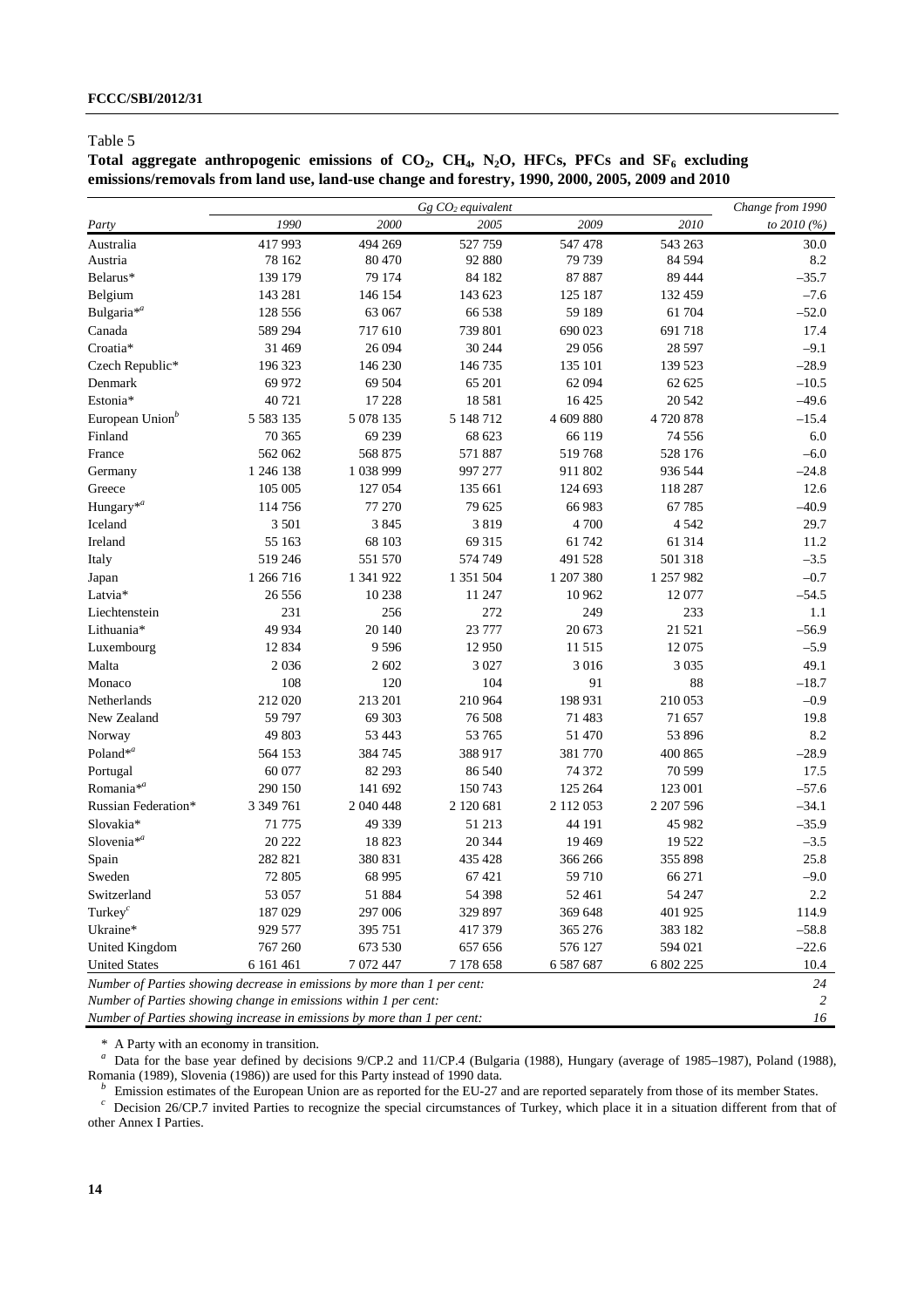Total aggregate anthropogenic emissions of CO<sub>2</sub>, CH<sub>4</sub>, N<sub>2</sub>O, HFCs, PFCs and SF<sub>6</sub> including **emissions/removals from land use, land-use change and forestry, 1990, 2000, 2005, 2009 and 2010** 

|                                                                          |           | Change from 1990 |                               |               |            |              |  |  |
|--------------------------------------------------------------------------|-----------|------------------|-------------------------------|---------------|------------|--------------|--|--|
| Party                                                                    | 1990      | 2000             | $Gg$ $CO2$ equivalent<br>2005 | 2009          | 2010       | to $2010(%)$ |  |  |
| Australia                                                                | 511 034   | 554 167          | 534 005                       | 593 298       | 581 219    | 13.7         |  |  |
| Austria                                                                  | 68 140    | 65 4 34          | 85 4 84                       | 76 095        | 80 983     | 18.8         |  |  |
| Belarus*                                                                 | 110 605   | 48 271           | 57 972                        | 57 843        | 59 265     | $-46.4$      |  |  |
| Belgium                                                                  | 142 037   | 145 198          | 142 666                       | 124 177       | 131 417    | $-7.5$       |  |  |
| Bulgaria <sup>*a</sup>                                                   | 114 379   | 54 200           | 57 460                        | 50 373        | 53 073     | $-53.6$      |  |  |
| Canada                                                                   | 521808    | 655 502          | 793 336                       | 677 936       | 763 682    | 46.4         |  |  |
| Croatia*                                                                 | 25 877    | 24 218           | 22 5 82                       | 21 304        | 20 314     | $-21.5$      |  |  |
| Czech Republic*                                                          | 192 705   | 138 706          | 140 050                       | 128 238       | 134 005    | $-30.5$      |  |  |
| Denmark                                                                  | 74 39 5   | 75 398           | 69838                         | 61 218        | 60 455     | $-18.7$      |  |  |
| Estonia*                                                                 | 31 372    | 21 361           | 9490                          | 9 2 9 8       | 16784      | $-46.5$      |  |  |
| European Union <sup>b</sup>                                              | 5 297 109 | 4 780 386        | 4 848 362                     | 4 268 118     | 4 4 0 25 5 | $-16.8$      |  |  |
| Finland                                                                  | 54 647    | 49 160           | 40 011                        | 30 027        | 52 474     | $-4.0$       |  |  |
| France                                                                   | 542 673   | 544 367          | 531 688                       | 483 615       | 495 952    | $-8.6$       |  |  |
| Germany                                                                  | 1 218 439 | 1 012 473        | 1 013 075                     | 929 024       | 953 827    | $-21.7$      |  |  |
| Greece                                                                   | 102 464   | 124 223          | 132 770                       | 121 879       | 115 645    | 12.9         |  |  |
| Hungary <sup>*a</sup>                                                    | 112585    | 76 880           | 75 212                        | 63 667        | 64 413     | $-42.8$      |  |  |
| Iceland                                                                  | 4 6 9 0   | 4 8 4 8          | 4 6 9 6                       | 5 4 5 9       | 5 2 7 6    | 12.5         |  |  |
| Ireland                                                                  | 55 364    | 68 49 6          | 69 099                        | 60 70 6       | 60 284     | 8.9          |  |  |
| Italy                                                                    | 484761    | 508 504          | 521 174                       | 435 583       | 444 787    | $-8.2$       |  |  |
| Japan                                                                    | 1 196 640 | 1 254 183        | 1 260 787                     | 1 135 523     | 1 184 803  | $-1.0$       |  |  |
| Latvia*                                                                  | 10 544    | $-4251$          | $-6121$                       | $-9627$       | $-5070$    | $-148.1$     |  |  |
| Liechtenstein                                                            | 222       | 252              | 266                           | 243           | 227        | 2.1          |  |  |
| Lithuania*                                                               | 43 643    | 12 5 5 7         | 20 990                        | 9746          | 9 807      | $-77.5$      |  |  |
| Luxembourg                                                               | 13 182    | 9 2 1 1          | 12 5 6 5                      | 11 219        | 11780      | $-10.6$      |  |  |
| Malta                                                                    | 1979      | 2 5 4 5          | 2968                          | 2955          | 2973       | 50.3         |  |  |
| Monaco                                                                   | 108       | 120              | 104                           | 91            | 88         | $-18.7$      |  |  |
| Netherlands                                                              | 215 020   | 216 125          | 214 001                       | 201 797       | 213 054    | $-0.9$       |  |  |
| New Zealand                                                              | 32 409    | 42 732           | 51 695                        | 45 249        | 51 677     | 59.5         |  |  |
| Norway                                                                   | 41 126    | 34 373           | 23 875                        | 24 4 85       | 20951      | $-49.1$      |  |  |
| Poland <sup>*a</sup>                                                     | 552 445   | 366 503          | 352 328                       | 339 797       | 357985     | $-35.2$      |  |  |
| Portugal                                                                 | 53 190    | 70 254           | 83 190                        | 62 5 29       | 60719      | 14.2         |  |  |
| Romania <sup>*a</sup>                                                    | 268 709   | 112 544          | 122 745                       | 97 000        | 97 219     | $-63.8$      |  |  |
| Russian Federation*                                                      | 3 429 827 | 1 575 702        | 1 577 722                     | 1 460 346     | 1 555 159  | $-54.7$      |  |  |
| Slovakia*                                                                | 61 480    | 39 056           | 45 931                        | 36 963        | 39 893     | $-35.1$      |  |  |
| Slovenia <sup>*a</sup>                                                   | 12616     | 11 629           | 11940                         | 11 078        | 11 031     | $-12.6$      |  |  |
| Spain                                                                    | 263715    | 357 568          | 410883                        | 337 722       | 326 944    | 24.0         |  |  |
| Sweden                                                                   | 31 545    | 30 084           | 36 531                        | 23 962        | 32 216     | 2.1          |  |  |
| Switzerland                                                              | 49 210    | 52 137           | 52 539                        | 51 362        | 53 367     | $8.4\,$      |  |  |
| Turkey $^c$                                                              | 130 576   | 234 827          | 271 626                       | 295 996       | 323 201    | 147.5        |  |  |
| Ukraine*                                                                 | 859 840   | 344 911          | 378 938                       | 347 008       | 345 226    | $-59.8$      |  |  |
| United Kingdom                                                           | 771 153   | 673 907          | 654 711                       | 571919        | 590 179    | $-23.5$      |  |  |
| <b>United States</b>                                                     | 5 293 369 | 6 4 24 1 30      | 6 118 282                     | 5 5 4 5 7 1 7 | 5 747 137  | 8.6          |  |  |
| Number of Parties showing decrease in emissions by more than 1 per cent: |           |                  |                               |               |            | 25           |  |  |
| Number of Parties showing change in emissions within 1 per cent:         |           |                  |                               |               |            | 2            |  |  |
| Number of Parties showing increase in emissions by more than 1 per cent: |           |                  |                               |               |            |              |  |  |

\* A Party with an economy in transition.

<sup>a</sup> Data for the base year defined by decisions 9/CP.2 and 11/CP.4 (Bulgaria (1988), Hungary (average of 1985–1987), Poland (1988), Romania (1989), Slovenia (1986)) are used for this Party instead of 1990 data.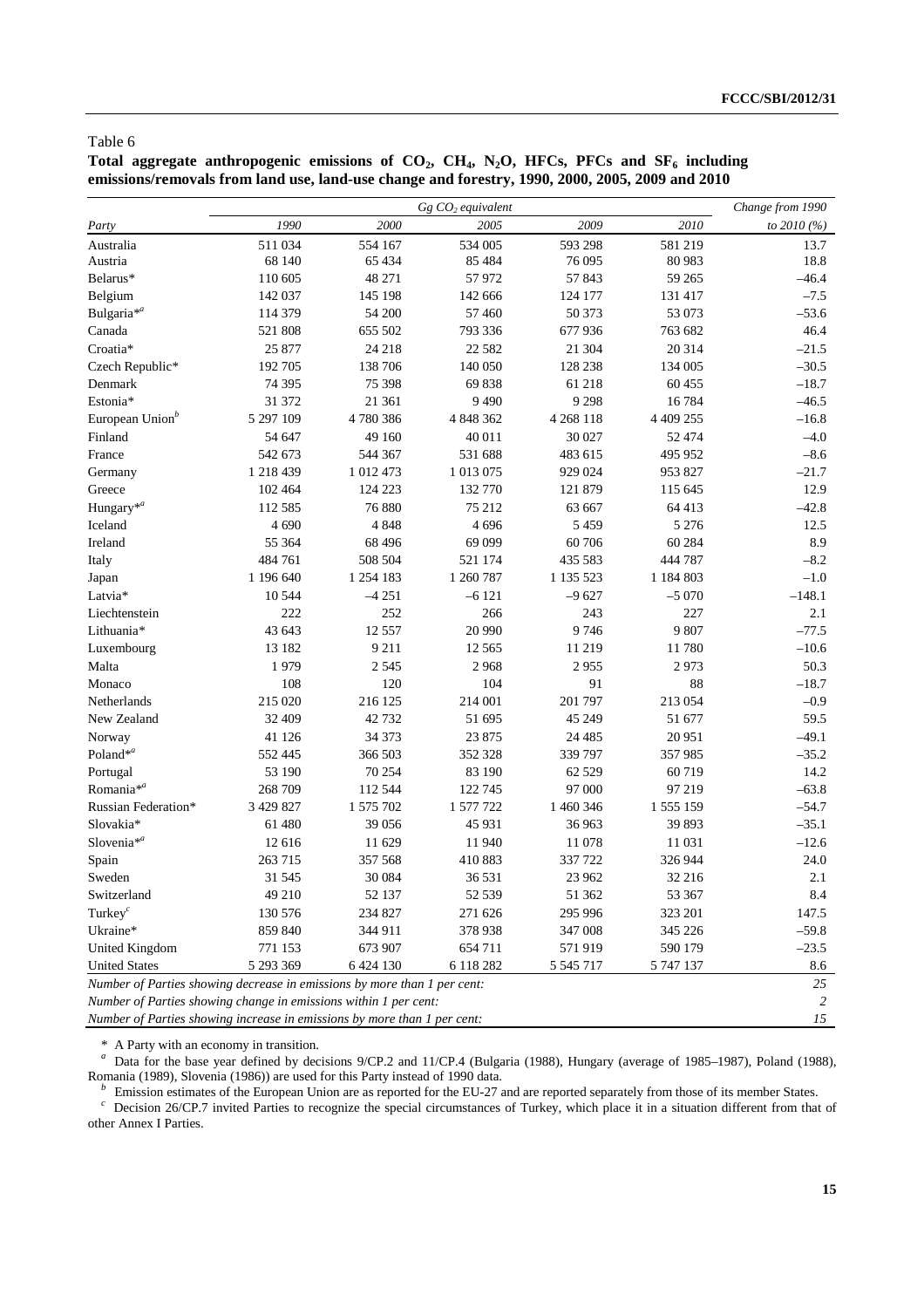## Total anthropogenic CO<sub>2</sub> emissions excluding emissions/removals from land use, land-use change **and forestry, 1990, 2000, 2005, 2009 and 2010**

|                                                                          |               |           | $Gg$ $CO2$ equivalent |           |           | Change from 1990 |  |  |
|--------------------------------------------------------------------------|---------------|-----------|-----------------------|-----------|-----------|------------------|--|--|
| Party                                                                    | 1990          | 2000      | 2005                  | 2009      | 2010      | to 2010 (%)      |  |  |
| Australia                                                                | 278 223       | 349 737   | 382 394               | 402 874   | 401 787   | 44.4             |  |  |
| Austria                                                                  | 62 060        | 65 972    | 79 724                | 67 226    | 72 290    | 16.5             |  |  |
| Belarus*                                                                 | 103 807       | 53 319    | 56 670                | 56828     | 58 318    | $-43.8$          |  |  |
| Belgium                                                                  | 118784        | 124 937   | 125 261               | 108 552   | 115 094   | $-3.1$           |  |  |
| Bulgaria <sup>*a</sup>                                                   | 95 130        | 47 643    | 51918                 | 45 731    | 48 108    | $-49.4$          |  |  |
| Canada                                                                   | 457 377       | 563 807   | 580 257               | 542 348   | 544 878   | 19.1             |  |  |
| Croatia*                                                                 | 23 093        | 19 9 35   | 23 3 36               | 21 892    | 21 179    | $-8.3$           |  |  |
| Czech Republic*                                                          | 165 097       | 126 052   | 127 212               | 116 013   | 120 039   | $-27.3$          |  |  |
| Denmark                                                                  | 54 101        | 54 999    | 52 37 5               | 49 687    | 50 252    | $-7.1$           |  |  |
| Estonia*                                                                 | 36 620        | 15 150    | 16436                 | 14 185    | 18 219    | $-50.2$          |  |  |
| European Union <sup>b</sup>                                              | 4 4 1 9 8 3 9 | 4 116 848 | 4 254 693             | 3 772 716 | 3 891 336 | $-12.0$          |  |  |
| Finland                                                                  | 56 633        | 56814     | 56 520                | 55 192    | 63 689    | 12.5             |  |  |
| France                                                                   | 397 442       | 414 379   | 426713                | 379 131   | 387 623   | $-2.5$           |  |  |
| Germany                                                                  | 1 042 161     | 891 624   | 865 959               | 784 297   | 818 962   | $-21.4$          |  |  |
| Greece                                                                   | 83 301        | 103 210   | 113 408               | 104 472   | 97 469    | 17.0             |  |  |
| Hungary <sup>*a</sup>                                                    | 84 911        | 58 723    | 60702                 | 50 596    | 51 393    | $-39.5$          |  |  |
| Iceland                                                                  | 2 1 5 4       | 2752      | 2 8 4 4               | 3 5 4 6   | 3 4 0 5   | 58.1             |  |  |
| Ireland                                                                  | 32 341        | 44 627    | 47 673                | 41 649    | 41 268    | 27.6             |  |  |
| Italy                                                                    | 435 012       | 462 485   | 488 163               | 415 434   | 426 087   | $-2.1$           |  |  |
| Japan                                                                    | 1 141 196     | 1 251 557 | 1 282 257             | 1 142 254 | 1 191 947 | 4.4              |  |  |
| Latvia*                                                                  | 19 058        | 7 0 6 9   | 7779                  | 7389      | 8 4 8 0   | $-55.5$          |  |  |
| Liechtenstein                                                            | 202           | 227       | 239                   | 214       | 199       | $-1.3$           |  |  |
| Lithuania*                                                               | 36 479        | 12 074    | 14 20 5               | 12952     | 13848     | $-62.0$          |  |  |
| Luxembourg                                                               | 11 879        | 8 6 1 4   | 11 960                | 10 5 21   | 11 072    | $-6.8$           |  |  |
| Malta                                                                    | 1859          | 2 3 4 5   | 2 7 0 4               | 2 6 2 8   | 2 641     | 42.0             |  |  |
| Monaco                                                                   | 105           | 113       | 99                    | 85        | 82        | $-21.8$          |  |  |
| Netherlands                                                              | 159 249       | 169 936   | 175 943               | 169 895   | 181 191   | 13.8             |  |  |
| New Zealand                                                              | 25 014        | 31 322    | 36 409                | 33 592    | 33 199    | 32.7             |  |  |
| Norway                                                                   | 34 806        | 41 744    | 43 052                | 42 894    | 45 4 55   | 30.6             |  |  |
| Poland <sup>*a</sup>                                                     | 471 736       | 316 114   | 317893                | 312 248   | 332 067   | $-29.6$          |  |  |
| Portugal                                                                 | 44 317        | 64 669    | 68 573                | 56766     | 52 619    | 18.7             |  |  |
| Romania <sup>*a</sup>                                                    | 212 348       | 100 146   | 108 111               | 88 226    | 86859     | $-59.1$          |  |  |
| Russian Federation*                                                      | 2 498 582     | 1 471 363 | 1 524 800             | 1 526 261 | 1 598 281 | $-36.0$          |  |  |
| Slovakia*                                                                | 60 745        | 41 367    | 42 660                | 36 031    | 38 025    | $-37.4$          |  |  |
| Slovenia <sup>*a</sup>                                                   | 16 357        | 15 2 2 6  | 16 688                | 16 047    | 16 122    | $-1.4$           |  |  |
| Spain                                                                    | 225 815       | 306 596   | 366 690               | 297 225   | 284 450   | 26.0             |  |  |
| Sweden                                                                   | 56 890        | 54 133    | 53 28 2               | 46 664    | 52 884    | $-7.0$           |  |  |
| Switzerland                                                              | 44 631        | 44 032    | 46 354                | 44 257    | 45 963    | 3.0              |  |  |
| Turkey $^c$                                                              | 141 362       | 225 432   | 259 605               | 299 106   | 326 472   | 130.9            |  |  |
| Ukraine*                                                                 | 718 951       | 293 542   | 320 603               | 274 633   | 289 708   | $-59.7$          |  |  |
| United Kingdom                                                           | 588 699       | 552 488   | 556733                | 484 725   | 502 383   | $-14.7$          |  |  |
| <b>United States</b>                                                     | 5 092 382     | 5 966 192 | 6 0 98 6 54           | 5 492 182 | 5 697 337 | 11.9             |  |  |
| Number of Parties showing decrease in emissions by more than 1 per cent: |               |           |                       |           |           | 25               |  |  |
| Number of Parties showing change in emissions within 1 per cent:         |               |           |                       |           |           | 0                |  |  |
| Number of Parties showing increase in emissions by more than 1 per cent: |               |           |                       |           |           |                  |  |  |

\* A Party with an economy in transition.

<sup>a</sup> Data for the base year defined by decisions 9/CP.2 and 11/CP.4 (Bulgaria (1988), Hungary (average of 1985–1987), Poland (1988), Romania (1989), Slovenia (1986)) are used for this Party instead of 1990 data.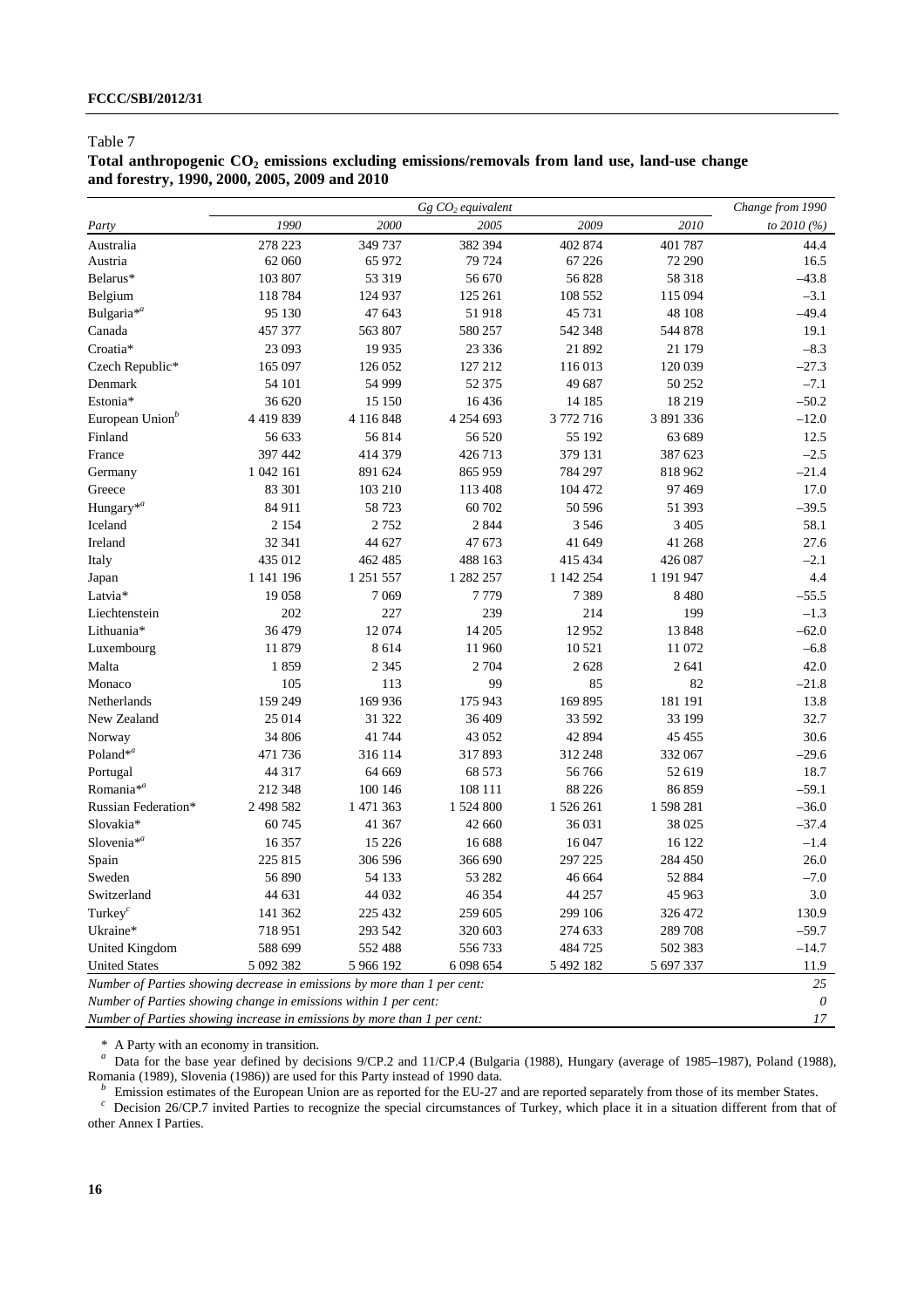## Total anthropogenic CO<sub>2</sub> emissions including emissions/removals from land use, land-use change **and forestry, 1990, 2000, 2005, 2009 and 2010**

|                                                                          |              |           | $Gg$ $CO2$ equivalent |           |           | Change from 1990 |  |  |
|--------------------------------------------------------------------------|--------------|-----------|-----------------------|-----------|-----------|------------------|--|--|
| Party                                                                    | 1990         | 2000      | 2005                  | 2009      | 2010      | to 2010 (%)      |  |  |
| Australia                                                                | 364 316      | 405 419   | 382 905               | 444 209   | 434 349   | 19.2             |  |  |
| Austria                                                                  | 51 995       | 50 899    | 72 292                | 63 532    | 68 630    | 32.0             |  |  |
| Belarus*                                                                 | 75 207       | 22 3 8 7  | 30 438                | 26 7 52   | 28 116    | $-62.6$          |  |  |
| Belgium                                                                  | 117 529      | 123 931   | 124 232               | 107 453   | 113 959   | $-3.0$           |  |  |
| Bulgaria <sup>*a</sup>                                                   | 80788        | 38 402    | 42 672                | 36 743    | 39 290    | $-51.4$          |  |  |
| Canada                                                                   | 384 524      | 499 252   | 624 521               | 520 853   | 598 045   | 55.5             |  |  |
| Croatia*                                                                 | 16 348       | 13 397    | 15 5 65               | 13 9 56   | 12766     | $-21.9$          |  |  |
| Czech Republic*                                                          | 161 348      | 118 416   | 120 394               | 109 009   | 114 373   | $-29.1$          |  |  |
| Denmark                                                                  | 58 505       | 60 873    | 56 998                | 48798     | 48 070    | $-17.8$          |  |  |
| Estonia*                                                                 | 27 270       | 19 279    | 7 3 4 4               | 7057      | 14 4 6 0  | $-47.0$          |  |  |
| European Union <sup>b</sup>                                              | 4 125 722    | 3 810 019 | 3 945 674             | 3 422 996 | 3 571 558 | $-13.4$          |  |  |
| Finland                                                                  | 40775        | 36 597    | 27 764                | 18 9 24   | 41 429    | 1.6              |  |  |
| France                                                                   | 375 070      | 386 076   | 383 208               | 339 733   | 352 129   | $-6.1$           |  |  |
| Germany                                                                  | 1 0 14 1 9 2 | 864 834   | 881 490               | 801 257   | 835 991   | $-17.6$          |  |  |
| Greece                                                                   | 80730        | 100 274   | 110511                | 101 636   | 94 819    | 17.5             |  |  |
| Hungary <sup>*a</sup>                                                    | 82 703       | 58 268    | 56 217                | 47 226    | 47 970    | $-42.0$          |  |  |
| Iceland                                                                  | 3 2 7 1      | 3 6 7 4   | 3638                  | 4 2 1 8   | 4 0 5 1   | 23.8             |  |  |
| Ireland                                                                  | 32519        | 44 979    | 47 405                | 40 548    | 40 165    | 23.5             |  |  |
| Italy                                                                    | 400 254      | 419 281   | 434 508               | 359 413   | 369 428   | $-7.7$           |  |  |
| Japan                                                                    | 1 071 021    | 1 163 777 | 1 191 515             | 1 070 381 | 1 118 760 | 4.5              |  |  |
| Latvia*                                                                  | 2 8 0 8      | $-7660$   | $-9798$               | $-13397$  | $-8856$   | $-415.4$         |  |  |
| Liechtenstein                                                            | 193          | 223       | 233                   | 208       | 193       | $-0.2$           |  |  |
| Lithuania*                                                               | 30 161       | 4 4 6 3   | 11 394                | 1972      | 2 1 0 7   | $-93.0$          |  |  |
| Luxembourg                                                               | 12 2 2 4     | 8 2 2 6   | 11571                 | 10 221    | 10774     | $-11.9$          |  |  |
| Malta                                                                    | 1 802        | 2 2 8 7   | 2 6 4 5               | 2 5 6 8   | 2 5 7 9   | 43.1             |  |  |
| Monaco                                                                   | 105          | 113       | 99                    | 85        | 82        | $-21.8$          |  |  |
| Netherlands                                                              | 162 249      | 172 860   | 178 980               | 172 761   | 184 193   | 13.5             |  |  |
| New Zealand                                                              | $-2448$      | 4 687     | 11 533                | 7 2 9 0   | 13 150    | $-637.2$         |  |  |
| Norway                                                                   | 26 114       | 22 660    | 13 148                | 15 893    | 12 4 9 6  | $-52.1$          |  |  |
| Poland <sup>*a</sup>                                                     | 457820       | 295 649   | 279 066               | 268 034   | 286 944   | $-37.3$          |  |  |
| Portugal                                                                 | 37 158       | 52 377    | 64 5 66               | 44788     | 42 471    | 14.3             |  |  |
| Romania <sup>*a</sup>                                                    | 190 907      | 70 998    | 80 112                | 59 962    | 61 076    | $-68.0$          |  |  |
| Russian Federation*                                                      | 2 559 672    | 987 586   | 963 659               | 852 506   | 926 082   | $-63.8$          |  |  |
| Slovakia*                                                                | 50 424       | 31 036    | 37 350                | 28 7 75   | 31 909    | $-36.7$          |  |  |
| Slovenia <sup>*a</sup>                                                   | 8 6 6 7      | 7945      | 8 1 9 7               | 7570      | 7546      | $-12.9$          |  |  |
| Spain                                                                    | 206 519      | 283 157   | 341 885               | 268 613   | 255 430   | 23.7             |  |  |
| Sweden                                                                   | 15 5 48      | 15 144    | 22 29 2               | 10795     | 18 690    | 20.2             |  |  |
| Switzerland                                                              | 40764        | 44 280    | 44 4 8 9              | 43 153    | 45 078    | 10.6             |  |  |
| Turkey <sup><math>c</math></sup>                                         | 84 909       | 163 253   | 201 335               | 225 454   | 247 748   | 191.8            |  |  |
| Ukraine*                                                                 | 649 194      | 242 688   | 282 146               | 256 337   | 251 714   | $-61.2$          |  |  |
| United Kingdom                                                           | 591781       | 552 063   | 553 075               | 479 853   | 497883    | $-15.9$          |  |  |
| <b>United States</b>                                                     | 4 2 18 6 5 1 | 5 295 317 | 5 021 658             | 4 437 958 | 4 631 685 | $9.8\,$          |  |  |
| Number of Parties showing decrease in emissions by more than 1 per cent: |              |           |                       |           |           | 25               |  |  |
| Number of Parties showing change in emissions within 1 per cent:         |              |           |                       |           |           | $\overline{I}$   |  |  |
| Number of Parties showing increase in emissions by more than 1 per cent: |              |           |                       |           |           |                  |  |  |

\* A Party with an economy in transition.

<sup>a</sup> Data for the base year defined by decisions 9/CP.2 and 11/CP.4 (Bulgaria (1988), Hungary (average of 1985–1987), Poland (1988), Romania (1989), Slovenia (1986)) are used for this Party instead of 1990 data.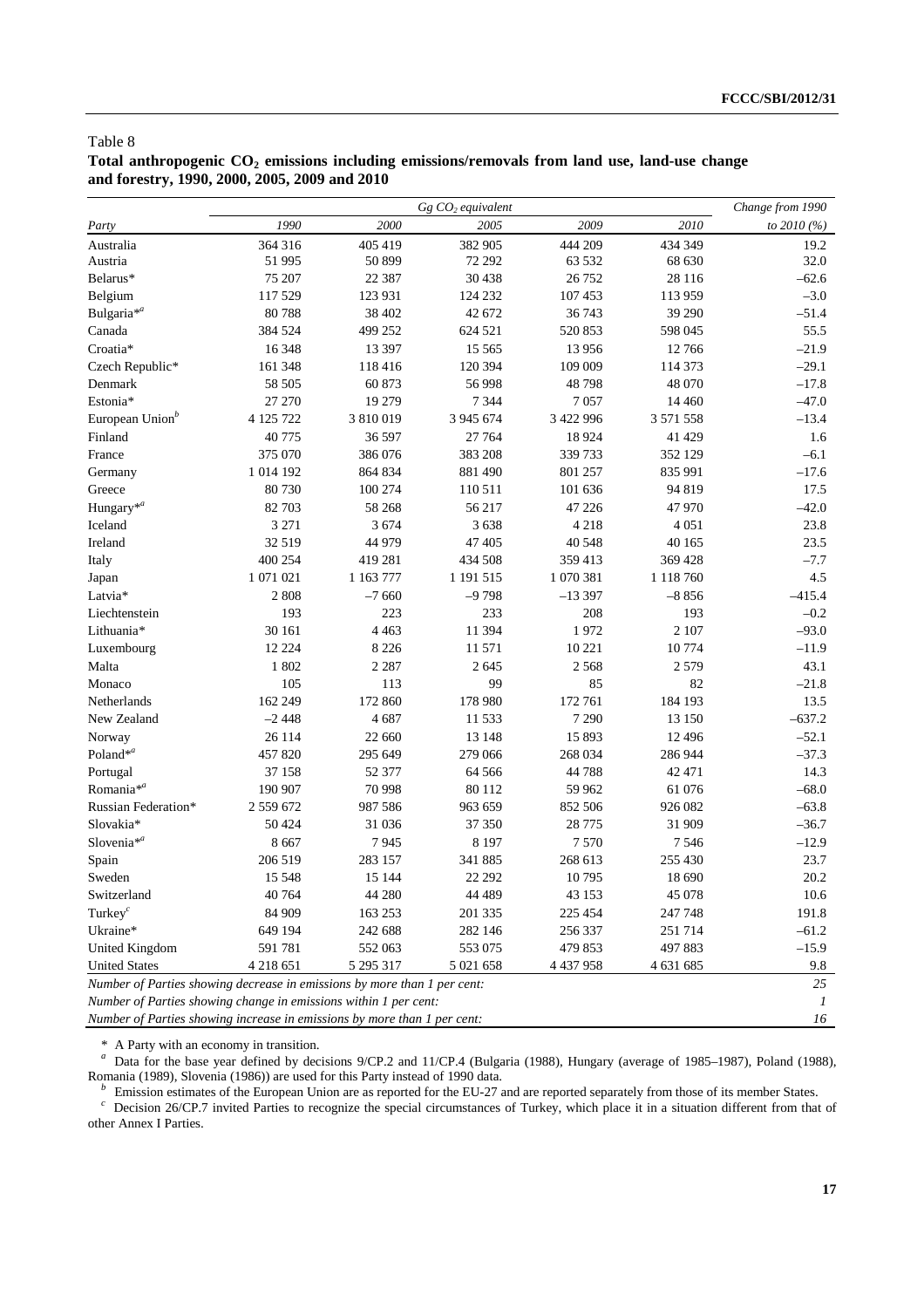## **Total anthropogenic CH4 emissions excluding emissions/removals from land use, land-use change and forestry, 1990, 2000, 2005, 2009 and 2010**

|                                                                          | $Gg$ $CO2$ equivalent |         |         |         |          | Change from 1990 |  |
|--------------------------------------------------------------------------|-----------------------|---------|---------|---------|----------|------------------|--|
| Party                                                                    | 1990                  | 2000    | 2005    | 2009    | 2010     | to 2010 (%)      |  |
| Australia                                                                | 116 089               | 115 928 | 113 170 | 112 880 | 110 600  | $-4.7$           |  |
| Austria                                                                  | 8 3 0 5               | 6 6 2 6 | 6 0 9 5 | 5 6 6 3 | 5 5 7 5  | $-32.9$          |  |
| Belarus*                                                                 | 15 217                | 11 422  | 13 116  | 14 9 69 | 15 222   | $0.0\,$          |  |
| Belgium                                                                  | 9 9 7 1               | 8 4 1 1 | 7052    | 6 6 6 4 | 6764     | $-32.2$          |  |
| Bulgaria <sup>*a</sup>                                                   | 19 21 6               | 10 29 3 | 9412    | 8 6 0 9 | 8529     | $-55.6$          |  |
| Canada                                                                   | 71976                 | 94 806  | 99 032  | 91 633  | 90 553   | 25.8             |  |
| Croatia*                                                                 | 3 4 8 3               | 2691    | 3 0 7 5 | 3 4 6 4 | 3 5 8 9  | 3.0              |  |
| Czech Republic*                                                          | 17815                 | 11 087  | 10 40 6 | 10 0 89 | 10 290   | $-42.2$          |  |
| Denmark                                                                  | 6 0 73                | 5 8 9 8 | 5 6 6 9 | 5 5 4 7 | 5 5 6 6  | $-8.3$           |  |
| Estonia*                                                                 | 1856                  | 1 0 8 8 | 1 1 0 1 | 1 0 8 3 | 1 1 1 1  | $-40.2$          |  |
| European Union <sup>b</sup>                                              | 590 343               | 480 266 | 430 547 | 404 075 | 400 699  | $-32.1$          |  |
| Finland                                                                  | 6 3 1 5               | 5 4 0 6 | 4 5 2 7 | 4 2 8 2 | 4 3 2 7  | $-31.5$          |  |
| France                                                                   | 63 248                | 65 725  | 63 020  | 62 859  | 62 826   | $-0.7$           |  |
| Germany                                                                  | 107 100               | 73 440  | 55 58 6 | 48 548  | 47 696   | $-55.5$          |  |
| Greece                                                                   | 10 322                | 10818   | 10 148  | 9731    | 9795     | $-5.1$           |  |
| Hungary <sup>*a</sup>                                                    | 12 504                | 9693    | 8 9 9 0 | 8 4 5 3 | 8479     | $-32.2$          |  |
| Iceland                                                                  | 409                   | 449     | 458     | 468     | 460      | 12.5             |  |
| Ireland                                                                  | 13673                 | 13 4 11 | 12 808  | 11924   | 11 605   | $-15.1$          |  |
| Italy                                                                    | 43 695                | 45 799  | 41 255  | 38 25 9 | 37 554   | $-14.1$          |  |
| Japan                                                                    | 32 030                | 25 892  | 22 855  | 20 881  | 20 443   | $-36.2$          |  |
| Latvia*                                                                  | 3 6 9 4               | 1757    | 1819    | 1 777   | 1736     | $-53.0$          |  |
| Liechtenstein                                                            | 16                    | 14      | 16      | 17      | 15       | $-6.4$           |  |
| Lithuania*                                                               | 5 807                 | 3 1 7 1 | 3 3 8 2 | 3 2 4 5 | 3 209    | $-44.7$          |  |
| Luxembourg                                                               | 467                   | 472     | 455     | 448     | 457      | $-2.2$           |  |
| Malta                                                                    | 121                   | 191     | 218     | 242     | 248      | 104.1            |  |
| Monaco                                                                   | 0.66                  | 0.81    | 0.63    | 0.57    | 0.55     | $-16.3$          |  |
| Netherlands                                                              | 25 694                | 19 911  | 17 362  | 17 066  | 16794    | $-34.6$          |  |
| New Zealand                                                              | 25 8 26               | 27 856  | 28 22 8 | 26 822  | 26 855   | 4.0              |  |
| Norway                                                                   | 4 6 6 7               | 4733    | 4 4 6 0 | 4 3 2 4 | 4 3 4 6  | $-6.9$           |  |
| Poland <sup>*a</sup>                                                     | 51 887                | 38 2 36 | 37 224  | 34 5 53 | 34 976   | $-32.6$          |  |
| Portugal                                                                 | 10 217                | 11 311  | 11975   | 11 660  | 11984    | 17.3             |  |
| Romania <sup>*a</sup>                                                    | 46 5 61               | 26 675  | 26 679  | 23 9 21 | 22 5 6 9 | $-51.5$          |  |
| Russian Federation*                                                      | 589 938               | 431 308 | 470 091 | 459 928 | 485 764  | $-17.7$          |  |
| Slovakia*                                                                | 4 4 4 4               | 4 3 2 4 | 4521    | 4 3 0 6 | 4 2 1 0  | $-5.3$           |  |
| Slovenia $*^a$                                                           | 2 1 8 7               | 2 1 2 7 | 2 1 6 5 | 2 0 3 5 | 2036     | $-6.9$           |  |
| Spain                                                                    | 26 043                | 32 824  | 34 328  | 35 062  | 35 012   | 34.4             |  |
| Sweden                                                                   | 7 0 5 0               | 6 3 6 5 | 5 8 8 7 | 5 2 7 8 | 5 2 5 5  | $-25.5$          |  |
| Switzerland                                                              | 4 6 9 9               | 3 9 3 4 | 3790    | 3 8 1 6 | 3 8 1 6  | $-18.8\,$        |  |
| Turkey $c$                                                               | 33 4 98               | 53 300  | 52 384  | 54 368  | 57 542   | 71.8             |  |
| Ukraine*                                                                 | 151 379               | 75 633  | 70 332  | 62 999  | 63 865   | $-57.8$          |  |
| United Kingdom                                                           | 97 646                | 64 178  | 47 240  | 42 107  | 41418    | $-57.6$          |  |
| <b>United States</b>                                                     | 665 741               | 639 010 | 617 612 | 666 406 | 661 699  | $-0.6$           |  |
| Number of Parties showing decrease in emissions by more than 1 per cent: |                       |         |         |         |          | 31               |  |
| Number of Parties showing change in emissions within 1 per cent:         |                       |         |         |         |          | 3                |  |
| Number of Parties showing increase in emissions by more than 1 per cent: |                       |         |         |         |          |                  |  |

\* A Party with an economy in transition. *a* Data for the base year defined by decisions 9/CP.2 and 11/CP.4 (Bulgaria (1988), Hungary (average of 1985–1987), Poland (1988),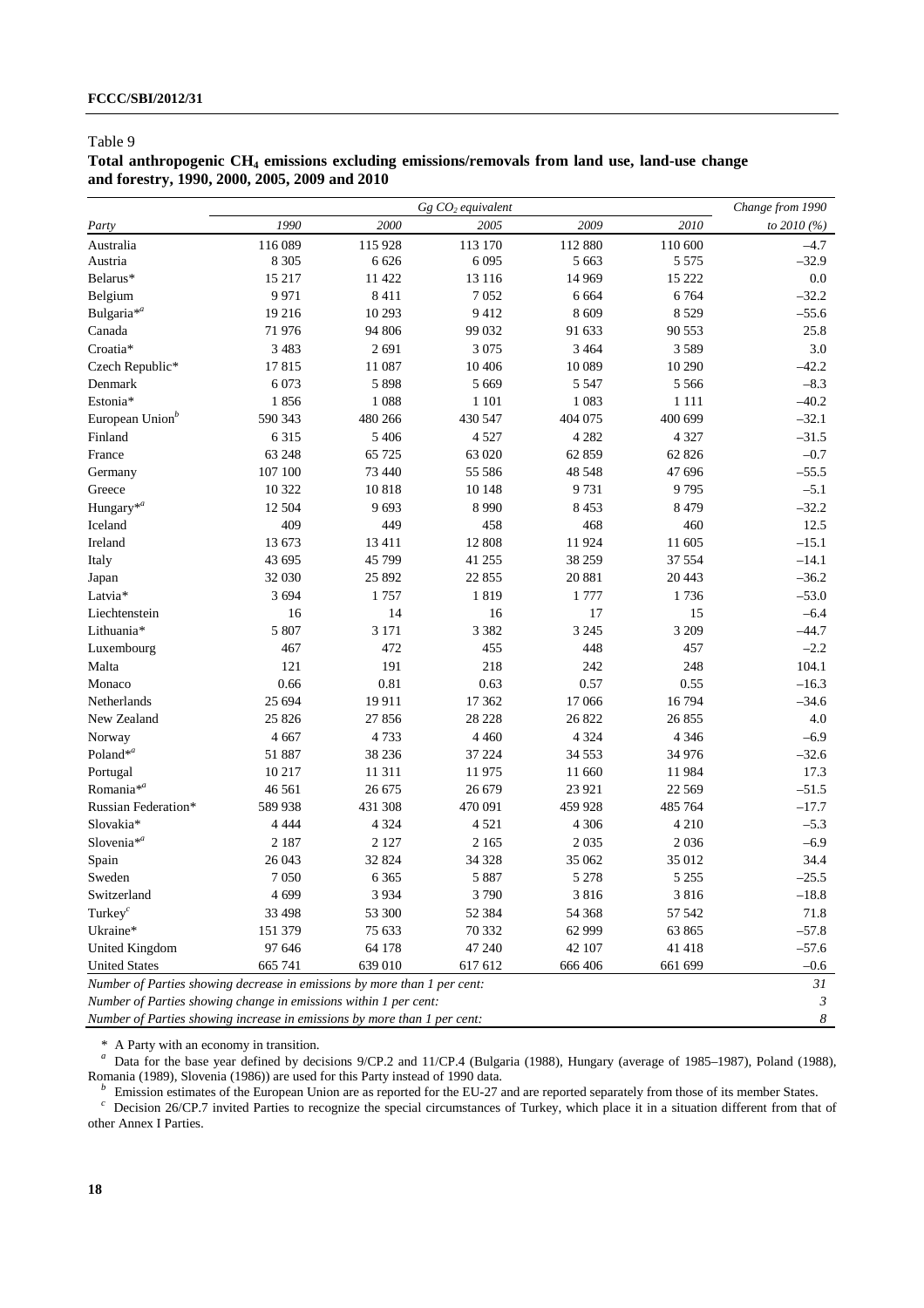## **Total anthropogenic CH4 emissions including emissions/removals from land use, land-use change and forestry, 1990, 2000, 2005, 2009 and 2010**

|                                                                          |         | Change from 1990 |          |         |          |                  |
|--------------------------------------------------------------------------|---------|------------------|----------|---------|----------|------------------|
| Party                                                                    | 1990    | 2000             | 2005     | 2009    | 2010     | to 2010 (%)      |
| Australia                                                                | 120 919 | 118729           | 117 235  | 115 949 | 114 196  | $-5.6$           |
| Austria                                                                  | 8 3 0 5 | 6 6 2 6          | 6 0 9 5  | 5 6 6 4 | 5 5 7 5  | $-32.9$          |
| Belarus*                                                                 | 15 224  | 11 430           | 13 120   | 14 978  | 15 227   | $0.0\,$          |
| Belgium                                                                  | 9972    | 8 4 1 1          | 7052     | 6 6 6 4 | 6764     | $-32.2$          |
| Bulgaria <sup>*a</sup>                                                   | 19218   | 10 4 64          | 9416     | 8 6 1 6 | 8 5 4 8  | $-55.5$          |
| Canada                                                                   | 75 293  | 96 316           | 104 752  | 97 438  | 102 151  | 35.7             |
| Croatia*                                                                 | 3 7 4 5 | 3756             | 3 0 9 9  | 3 5 0 4 | 3 617    | $-3.4$           |
| Czech Republic*                                                          | 17915   | 11 180           | 10519    | 10 211  | 10418    | $-41.8$          |
| Denmark                                                                  | 6 0 73  | 5 8 9 8          | 5 6 6 9  | 5 5 4 7 | 5 5 6 6  | $-8.4$           |
| Estonia*                                                                 | 1856    | 1 0 9 0          | 1 1 0 1  | 1 0 8 3 | 1 1 1 1  | $-40.2$          |
| European Union <sup>b</sup>                                              | 594 563 | 485 620          | 435 681  | 408 562 | 405 335  | $-31.8$          |
| Finland                                                                  | 6 3 5 4 | 5 4 4 8          | 4571     | 4 3 3 1 | 4 3 7 7  | $-31.1$          |
| France                                                                   | 64 4 30 | 67878            | 64 844   | 64 597  | 64 608   | 0.3              |
| Germany                                                                  | 107 109 | 73 444           | 55 587   | 48 553  | 47 699   | $-55.5$          |
| Greece                                                                   | 10 349  | 10 913           | 10 153   | 9752    | 9 802    | $-5.3$           |
| Hungary <sup>*a</sup>                                                    | 12535   | 9 7 2 4          | 9026     | 8 4 7 6 | 8 5 0 2  | $-32.2$          |
| Iceland                                                                  | 411     | 457              | 466      | 476     | 469      | 14.1             |
| Ireland                                                                  | 13 676  | 13 4 13          | 12 809   | 11925   | 11 612   | $-15.1$          |
| Italy                                                                    | 43 878  | 45 905           | 41 303   | 38 327  | 37 597   | $-14.3$          |
| Japan                                                                    | 32 039  | 25 900           | 22 8 6 4 | 20 8 89 | 20445    | $-36.2$          |
| Latvia*                                                                  | 3713    | 1816             | 1853     | 1812    | 1776     | $-52.2$          |
| Liechtenstein                                                            | 16      | 14               | 16       | 17      | 15       | $-6.4$           |
| Lithuania*                                                               | 5 8 1 0 | 3 1 7 4          | 3 3 8 3  | 3 2 4 8 | 3 2 1 0  | $-44.7$          |
| Luxembourg                                                               | 467     | 472              | 455      | 448     | 457      | $-2.2$           |
| Malta                                                                    | 121     | 191              | 218      | 242     | 248      | 104.1            |
| Monaco                                                                   | 0.66    | 0.81             | 0.63     | 0.57    | 0.55     | $-16.3$          |
| Netherlands                                                              | 25 694  | 19 911           | 17 362   | 17 066  | 16794    | $-34.6$          |
| New Zealand                                                              | 25 876  | 27 902           | 28 27 5  | 26 876  | 26 909   | 4.0              |
| Norway                                                                   | 4 6 6 9 | 4 7 3 4          | 4 4 6 1  | 4 3 2 7 | 4 3 4 7  | $-6.9$           |
| Poland <sup>*a</sup>                                                     | 54 077  | 40 443           | 39 4 4 6 | 36 784  | 37 210   | $-31.2$          |
| Portugal                                                                 | 10430   | 11 493           | 12 4 8 7 | 11734   | 12 167   | 16.7             |
| Romania <sup>*a</sup>                                                    | 46 5 61 | 26 675           | 26 679   | 23 9 21 | 22 5 6 9 | $-51.5$          |
| Russian Federation*                                                      | 600 121 | 441 492          | 479 880  | 471 829 | 496 414  | $-17.3$          |
| Slovakia*                                                                | 4 4 5 8 | 4 3 3 6          | 4 5 4 4  | 4 3 2 7 | 4 2 3 3  | $-5.0$           |
| Slovenia $*^a$                                                           | 2 1 8 7 | 2 1 2 9          | 2 1 6 8  | 2 0 3 7 | 2037     | $-6.9$           |
| Spain                                                                    | 26 216  | 32 985           | 34 5 64  | 35 124  | 35 073   | 33.8             |
| Sweden                                                                   | 7052    | 6 3 6 8          | 5 8 9 2  | 5 2 8 1 | 5 2 5 5  | $-25.5$          |
| Switzerland                                                              | 4 7 0 7 | 3 9 3 5          | 3790     | 3 8 1 6 | 3 8 1 6  | $-18.9$          |
| Turkey $c$                                                               | 33 4 98 | 53 300           | 52 384   | 54 368  | 57 542   | 71.8             |
| Ukraine*                                                                 | 151 387 | 75 637           | 70 337   | 63 014  | 63888    | $-57.8$          |
| United Kingdom                                                           | 97 664  | 64 205           | 47 261   | 42 131  | 41 447   | $-57.6$          |
| <b>United States</b>                                                     | 668 267 | 650 575          | 625 752  | 672 205 | 666 543  | $-0.3$           |
| Number of Parties showing decrease in emissions by more than 1 per cent: |         |                  |          |         |          | 32               |
| Number of Parties showing change in emissions within 1 per cent:         |         |                  |          |         |          | 3                |
| Number of Parties showing increase in emissions by more than 1 per cent: |         |                  |          |         |          | $\boldsymbol{7}$ |

\* A Party with an economy in transition. *a* Data for the base year defined by decisions 9/CP.2 and 11/CP.4 (Bulgaria (1988), Hungary (average of 1985–1987), Poland (1988),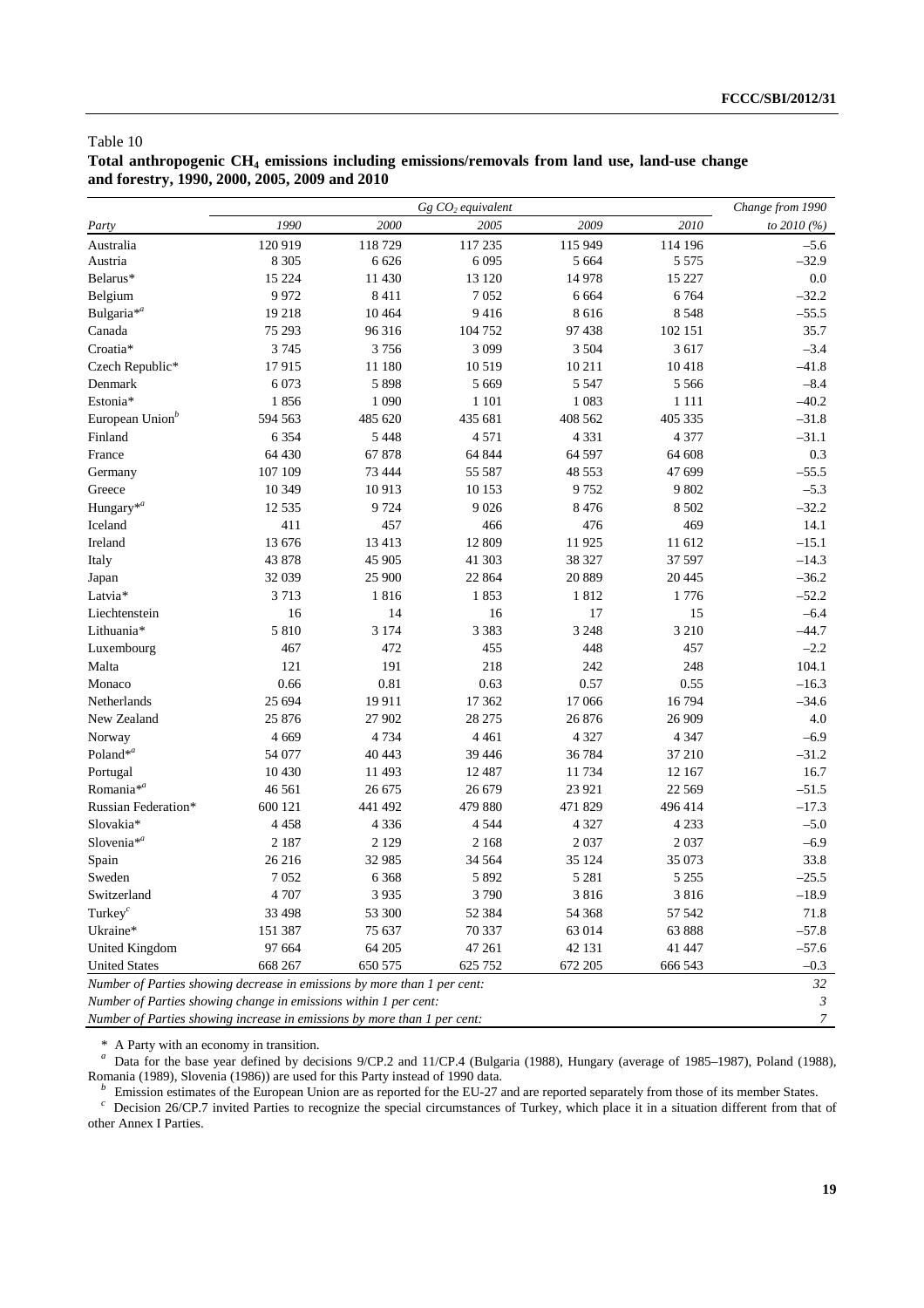## **Total anthropogenic N2O excluding emissions/removals from land use, land-use change and forestry, 1990, 2000, 2005, 2009 and 2010**

|                                                                          |          | Change from 1990 |                               |          |         |              |  |
|--------------------------------------------------------------------------|----------|------------------|-------------------------------|----------|---------|--------------|--|
| Party                                                                    | 1990     | 2000             | $Gg$ $CO2$ equivalent<br>2005 | 2009     | 2010    | to $2010(%)$ |  |
| Australia                                                                | 18 3 8 3 | 25 5 22          | 25 900                        | 25 008   | 23 828  | 29.6         |  |
| Austria                                                                  | 6 1 9 8  | 6 2 8 9          | 5 4 3 4                       | 5 4 1 0  | 5 1 5 3 | $-16.9$      |  |
| Belarus*                                                                 | 20 15 5  | 14 4 23          | 14 3 68                       | 16 0 55  | 15 889  | $-21.2$      |  |
| Belgium                                                                  | 11 110   | 11 417           | 9656                          | 7989     | 8610    | $-22.5$      |  |
| Bulgaria <sup>*a</sup>                                                   | 14 207   | 5 107            | 5 0 9 9                       | 4 5 7 1  | 4773    | $-66.4$      |  |
| Canada                                                                   | 49 24 2  | 48 697           | 50 40 6                       | 47 171   | 47 141  | $-4.3$       |  |
| Croatia*                                                                 | 3 9 4 6  | 3 2 8 5          | 3 4 8 5                       | 3 2 5 7  | 3 3 4 9 | $-15.1$      |  |
| Czech Republic*                                                          | 13 3 3 4 | 8678             | 8 4 2 7                       | 7881     | 7645    | $-42.7$      |  |
| Denmark                                                                  | 9753     | 7918             | 6 3 0 3                       | 5 9 9 3  | 5937    | $-39.1$      |  |
| Estonia*                                                                 | 2 2 4 5  | 918              | 924                           | 1 0 1 7  | 1 0 5 4 | $-53.0$      |  |
| European Union <sup>b</sup>                                              | 513 685  | 413 140          | 386 037                       | 343 833  | 334 475 | $-34.9$      |  |
| Finland                                                                  | 7 3 2 2  | 6453             | 6 6 6 7                       | 5 7 0 5  | 5 3 4 4 | $-27.0$      |  |
| France                                                                   | 91 322   | 77 574           | 67738                         | 61 971   | 59 833  | $-34.5$      |  |
| Germany                                                                  | 85 016   | 61 844           | 61 297                        | 63 410   | 54730   | $-35.6$      |  |
| Greece                                                                   | 10 281   | 8 5 7 2          | 7943                          | 7058     | 7 3 5 8 | $-28.4$      |  |
| Hungary <sup>*a</sup>                                                    | 16999    | 8 2 2 5          | 8745                          | 6738     | 6658    | $-60.8$      |  |
| Iceland                                                                  | 518      | 495              | 452                           | 472      | 457     | $-11.7$      |  |
| Ireland                                                                  | 9 1 1 1  | 9 4 4 7          | 8 0 9 0                       | 7 5 4 4  | 7806    | $-14.3$      |  |
| Italy                                                                    | 37 368   | 39 589           | 37751                         | 28 211   | 27 217  | $-27.2$      |  |
| Japan                                                                    | 31 649   | 28 9 65          | 24 065                        | 22 572   | 22 067  | $-30.3$      |  |
| Latvia*                                                                  | 3 8 0 4  | 1 4 0 6          | 1608                          | 1682     | 1744    | $-54.2$      |  |
| Liechtenstein                                                            | 13       | 12               | 12                            | 13       | 12      | $-4.2$       |  |
| Lithuania*                                                               | 7648     | 4881             | 6 1 2 8                       | 4 3 2 0  | 4 2 8 1 | $-44.0$      |  |
| Luxembourg                                                               | 475      | 480              | 477                           | 474      | 472     | $-0.5$       |  |
| Malta                                                                    | 48       | 59               | 55                            | 50       | 48      | $-0.7$       |  |
| Monaco                                                                   | 1.75     | 3.41             | 3.14                          | 2.91     | 2.73    | 55.9         |  |
| Netherlands                                                              | 20 16 2  | 17584            | 15 629                        | 9 5 9 2  | 9 3 9 2 | $-53.4$      |  |
| New Zealand                                                              | 8 3 1 2  | 9796             | 11 057                        | 10 133   | 10 455  | 25.8         |  |
| Norway                                                                   | 4759     | 4 4 7 5          | 4 6 3 1                       | 3 107    | 3 0 6 8 | $-35.5$      |  |
| Poland* $a$                                                              | 40 314   | 29 257           | 29 3 63                       | 27 4 36  | 26936   | $-33.2$      |  |
| Portugal                                                                 | 5 5 4 3  | 6 000            | 5 2 1 3                       | 4 7 9 2  | 4757    | $-14.2$      |  |
| Romania <sup>*a</sup>                                                    | 27 891   | 13 4 15          | 15 3 35                       | 12 3 9 9 | 12 865  | $-53.9$      |  |
| Russian Federation*                                                      | 219 948  | 108 744          | 104 277                       | 112 403  | 109 287 | $-50.3$      |  |
| Slovakia*                                                                | 6 3 1 5  | 3 5 4 1          | 3814                          | 3 5 0 8  | 3 3 8 5 | $-46.4$      |  |
| Slovenia <sup>*a</sup>                                                   | 1 3 9 2  | 1 307            | 1 207                         | 1 1 6 7  | 1 1 3 5 | $-18.4$      |  |
| Spain                                                                    | 27 610   | 32 404           | 28 447                        | 26 111   | 27 626  | 0.1          |  |
| Sweden                                                                   | 8 3 7 6  | 7596             | 7 0 6 2                       | 6784     | 7052    | $-15.8$      |  |
| Switzerland                                                              | 3 4 8 4  | 3 1 9 4          | 3 1 3 6                       | 3 1 4 3  | 3 2 0 4 | $-8.0$       |  |
| Turkey $^c$                                                              | 11566    | 16 617           | 14 182                        | 12 5 31  | 13 0 26 | 12.6         |  |
| Ukraine*                                                                 | 59 043   | 26 4 62          | 26 063                        | 27 001   | 28 917  | $-51.0$      |  |
| United Kingdom                                                           | 67098    | 45 280           | 40 25 2                       | 34 5 23  | 34 995  | $-47.8$      |  |
| <b>United States</b>                                                     | 313 136  | 329 651          | 323 383                       | 297 579  | 300 523 | $-4.0$       |  |
| Number of Parties showing decrease in emissions by more than 1 per cent: |          |                  |                               |          |         | 35           |  |
| Number of Parties showing change in emissions within 1 per cent:         |          |                  |                               |          |         | 3            |  |
| Number of Parties showing increase in emissions by more than 1 per cent: |          |                  |                               |          |         |              |  |

\* A Party with an economy in transition. *a* Data for the base year defined by decisions 9/CP.2 and 11/CP.4 (Bulgaria (1988), Hungary (average of 1985–1987), Poland (1988),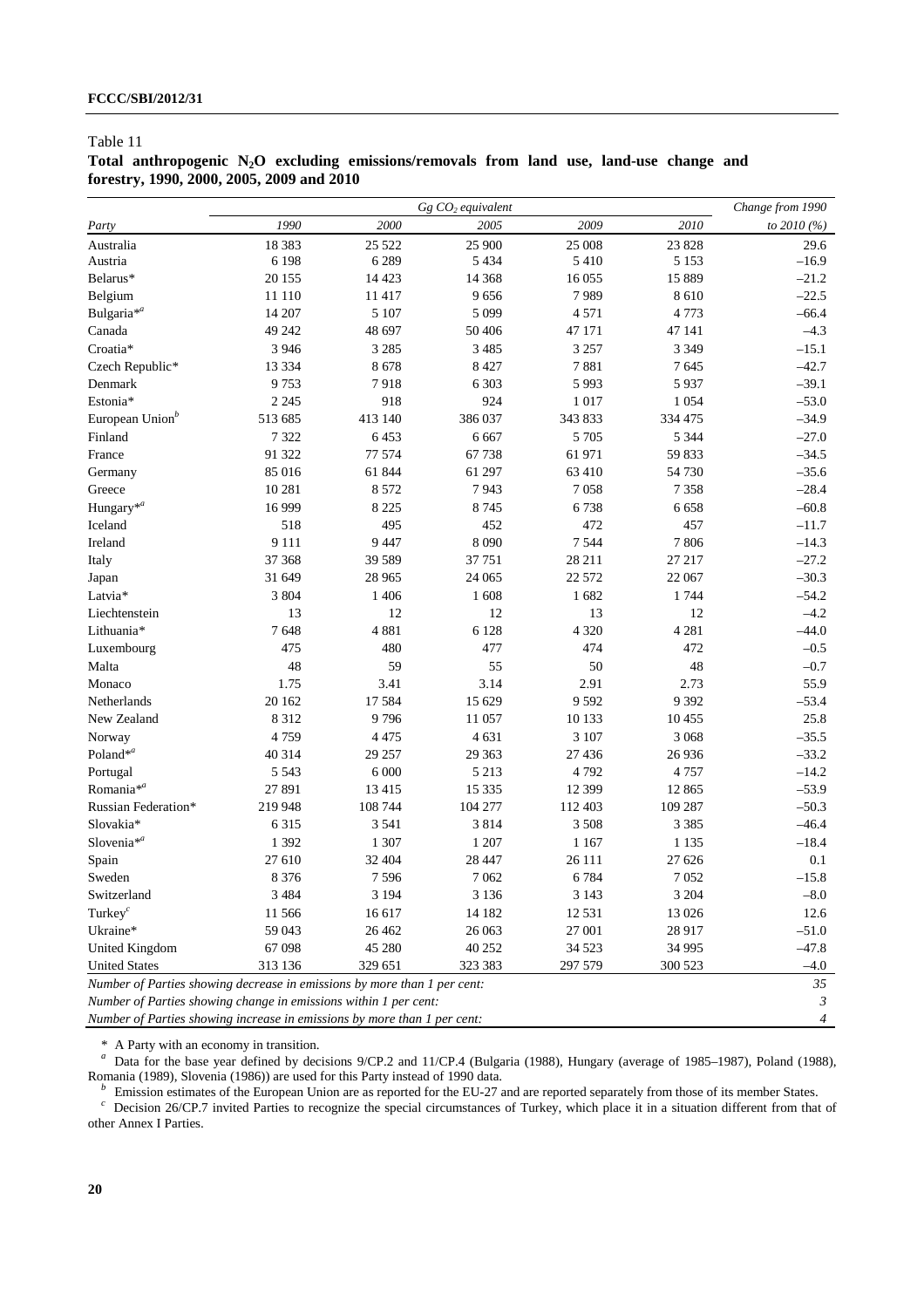## Total anthropogenic N<sub>2</sub>O emissions including emissions/removals from land use, land-use change **and forestry, 1990, 2000, 2005, 2009 and 2010**

|                                                                          |         | Change from 1990 |          |         |          |             |
|--------------------------------------------------------------------------|---------|------------------|----------|---------|----------|-------------|
| Party                                                                    | 1990    | 2000             | 2005     | 2009    | 2010     | to 2010 (%) |
| Australia                                                                | 20 501  | 26 938           | 27 570   | 26 4 25 | 25 627   | 25.0        |
| Austria                                                                  | 6 2 3 9 | 6 3 2 6          | 5 4 7 0  | 5 4 5 8 | 5 2 0 3  | $-16.6$     |
| Belarus*                                                                 | 20 173  | 14 4 44          | 14 3 8 5 | 16 079  | 15 907   | $-21.1$     |
| Belgium                                                                  | 11 121  | 11 4 68          | 9729     | 8 0 7 8 | 8702     | $-21.8$     |
| Bulgaria <sup>*a</sup>                                                   | 14 370  | 5 3 0 9          | 5 2 6 2  | 4735    | 4 9 4 0  | $-65.6$     |
| Canada                                                                   | 51 293  | 49 634           | 53 957   | 50 774  | 54 340   | 5.9         |
| Croatia*                                                                 | 4837    | 6883             | 3571     | 3 4 0 0 | 3 4 5 0  | $-28.7$     |
| Czech Republic*                                                          | 13 3 65 | 8 6 9 7          | 8 4 4 6  | 7899    | 7 6 6 5  | $-42.6$     |
| Denmark                                                                  | 9773    | 7937             | 6 3 1 6  | 6 0 0 5 | 5 9 5 0  | $-39.1$     |
| Estonia*                                                                 | 2 2 4 6 | 919              | 925      | 1 0 1 8 | 1 0 5 5  | $-53.0$     |
| European Union <sup>b</sup>                                              | 517557  | 416 866          | 389 572  | 347 305 | 337 995  | $-34.7$     |
| Finland                                                                  | 7423    | 6 5 4 9          | 6768     | 5 8 3 2 | 5 4 7 3  | $-26.3$     |
| France                                                                   | 93 124  | 79 215           | 69 221   | 63 478  | 61 320   | $-34.2$     |
| Germany                                                                  | 85 27 6 | 62 105           | 61 563   | 63 667  | 54 982   | $-35.5$     |
| Greece                                                                   | 10 284  | 8581             | 7943     | 7 0 6 0 | 7 3 5 8  | $-28.4$     |
| Hungary <sup>*a</sup>                                                    | 17 006  | 8 2 5 8          | 8781     | 6768    | 6 6 8 6  | $-60.7$     |
| Iceland                                                                  | 587     | 568              | 527      | 551     | 536      | $-8.6$      |
| Ireland                                                                  | 9 1 3 2 | 9 4 8 5          | 8 1 4 0  | 7608    | 7872     | $-13.8$     |
| Italy                                                                    | 37 459  | 39 621           | 37782    | 28 218  | 27 302   | $-27.1$     |
| Japan                                                                    | 31740   | 28 997           | 24 081   | 22 580  | 22 074   | $-30.5$     |
| Latvia*                                                                  | 4 0 23  | 1586             | 1782     | 1845    | 1892     | $-53.0$     |
| Liechtenstein                                                            | 13      | 12               | 12       | 13      | 12       | $-4.2$      |
| Lithuania*                                                               | 7672    | 4 9 0 6          | 6 1 5 1  | 4 3 7 0 | 4 3 0 7  | $-43.9$     |
| Luxembourg                                                               | 478     | 482              | 480      | 476     | 475      | $-0.5$      |
| Malta                                                                    | 48      | 59               | 55       | 50      | 48       | $-0.7$      |
| Monaco                                                                   | 1.77    | 3.44             | 3.17     | 2.93    | 2.75     | 55.0        |
| Netherlands                                                              | 20 16 2 | 17584            | 15 629   | 9 5 9 2 | 9 3 9 2  | $-53.4$     |
| New Zealand                                                              | 8 3 3 6 | 9815             | 11 073   | 10 147  | 10 4 69  | 25.6        |
| Norway                                                                   | 4773    | 4 4 8 8          | 4 6 4 3  | 3 1 2 0 | 3 0 8 1  | $-35.5$     |
| Poland* $a$                                                              | 40 332  | 29 274           | 29 37 9  | 27 447  | 26 9 45  | $-33.2$     |
| Portugal                                                                 | 5 602   | 6 0 7 1          | 5 3 5 8  | 4 8 5 4 | 4 8 4 2  | $-13.6$     |
| Romania <sup>*a</sup>                                                    | 27891   | 13 4 16          | 15 3 35  | 12 399  | 12 865   | $-53.9$     |
| Russian Federation*                                                      | 228 742 | 117 590          | 112 671  | 122 550 | 118 400  | $-48.2$     |
| Slovakia*                                                                | 6 3 2 7 | 3 5 7 9          | 3 8 2 0  | 3515    | 3 3 8 9  | $-46.4$     |
| Slovenia $*^a$                                                           | 1476    | 1 3 9 2          | 1 2 9 1  | 1 2 5 2 | 1 2 1 9  | $-17.4$     |
| Spain                                                                    | 27 627  | 32 4 20          | 28 471   | 26 118  | 27 633   | 0.0         |
| Sweden                                                                   | 8 4 5 7 | 7670             | 7 1 5 8  | 6 902   | 7 1 9 0  | $-15.0$     |
| Switzerland                                                              | 3 4 9 5 | $3\ 200$         | 3 1 4 0  | 3 1 4 8 | $3\;209$ | $-8.2$      |
| Turkey $^c$                                                              | 11566   | 16 617           | 14 182   | 12 5 31 | 13 0 26  | 12.6        |
| Ukraine*                                                                 | 59 055  | 26 473           | 26 074   | 27 015  | 28 9 33  | $-51.0$     |
| United Kingdom                                                           | 67890   | 46 0 54          | 40 944   | 35 163  | 35 624   | $-47.5$     |
| <b>United States</b>                                                     | 316 249 | 340 645          | 331 864  | 304 034 | 306 243  | $-3.2$      |
| Number of Parties showing decrease in emissions by more than 1 per cent: |         |                  |          |         |          | 34          |
| Number of Parties showing change in emissions within 1 per cent:         |         |                  |          |         |          | 3           |
| Number of Parties showing increase in emissions by more than 1 per cent: |         |                  |          |         |          | 5           |

\* A Party with an economy in transition. *a* Data for the base year defined by decisions 9/CP.2 and 11/CP.4 (Bulgaria (1988), Hungary (average of 1985–1987), Poland (1988),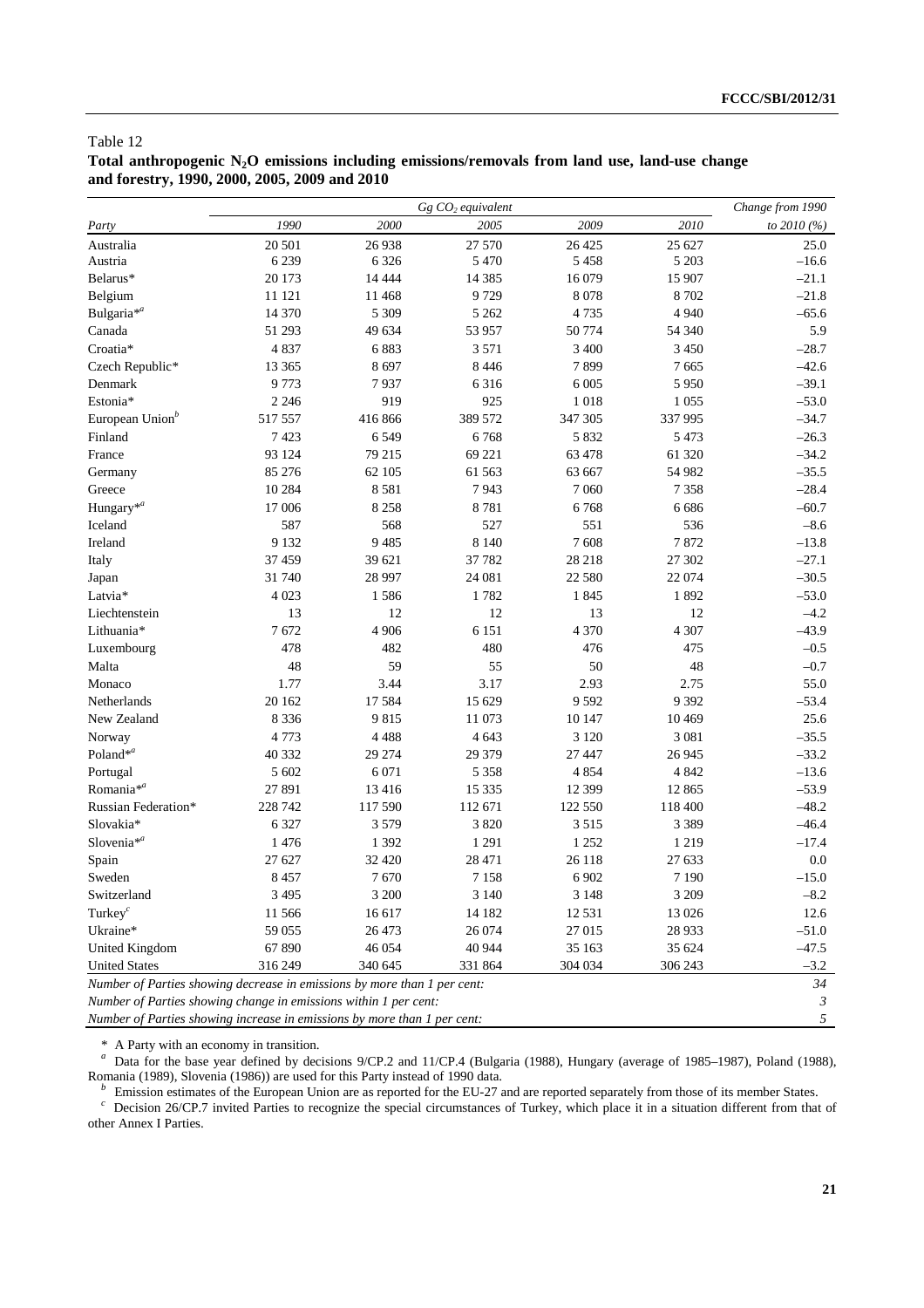## Total aggregate anthropogenic emissions of HFCs, PFCs and SF<sub>6</sub>, 1990, 2000, 2005, 2009 and 2010

|                                                                          |         | Change from 1990 |         |         |         |             |
|--------------------------------------------------------------------------|---------|------------------|---------|---------|---------|-------------|
| Party                                                                    | 1990    | 2000             | 2005    | 2009    | 2010    | to 2010 (%) |
| Australia                                                                | 5 2 9 8 | 3 0 8 2          | 6 2 9 5 | 6715    | 7047    | 33.0        |
| Austria                                                                  | 1 600   | 1582             | 1628    | 1 4 4 1 | 1575    | $-1.5$      |
| Belarus*                                                                 |         | 10               | 28      | 35      | 16      |             |
| Belgium                                                                  | 3416    | 1 3 8 9          | 1654    | 1981    | 1992    | $-41.7$     |
| Bulgaria <sup>*a</sup>                                                   | 3       | 25               | 110     | 279     | 294     | 8 400.6     |
| Canada                                                                   | 10 698  | 10 299           | 10 10 6 | 8 8 7 1 | 9 1 4 6 | $-14.5$     |
| Croatia*                                                                 | 948     | 183              | 347     | 443     | 480     | $-49.3$     |
| Czech Republic*                                                          | 78      | 413              | 690     | 1 1 1 8 | 1 5 4 9 | 1894.2      |
| Denmark                                                                  | 44      | 690              | 854     | 868     | 870     | 1858.1      |
| Estonia*                                                                 |         | 73               | 120     | 141     | 158     |             |
| European Union <sup>b</sup>                                              | 59 267  | 67882            | 77435   | 89 25 6 | 94 367  | 59.2        |
| Finland                                                                  | 94      | 566              | 908     | 939     | 1 1 9 6 | 1 1 6 6.0   |
| France                                                                   | 10 049  | 11 198           | 14415   | 15 806  | 17894   | 78.1        |
| Germany                                                                  | 11861   | 12 091           | 14 4 36 | 15 5 47 | 15 15 5 | 27.8        |
| Greece                                                                   | 1 1 0 2 | 4 4 5 4          | 4 1 6 3 | 3 4 3 1 | 3 6 6 6 | 232.8       |
| Hungary <sup>*a</sup>                                                    | 342     | 630              | 1 1 8 9 | 1 1 9 7 | 1 2 5 5 | 267.5       |
| Iceland                                                                  | 421     | 149              | 65      | 214     | 220     | $-47.8$     |
| Ireland                                                                  | 37      | 619              | 744     | 625     | 635     | 1 619.0     |
| Italy                                                                    | 3 1 7 1 | 3 697            | 7581    | 9625    | 10 459  | 229.9       |
| Japan                                                                    | 61 840  | 35 508           | 22 3 28 | 21 673  | 23 5 24 | $-62.0$     |
| Latvia*                                                                  |         | 7                | 42      | 114     | 117     |             |
| Liechtenstein                                                            | 0.00    | 2.41             | 4.68    | 5.53    | 6.74    |             |
| Lithuania*                                                               |         | 14               | 62      | 156     | 183     |             |
| Luxembourg                                                               | 13      | 31               | 58      | 73      | 74      | 463.8       |
| Malta                                                                    | 8       | $\tau$           | 50      | 95      | 99      | 1 2 2 1 .5  |
| Monaco                                                                   | 0.16    | 2.69             | 1.91    | 2.12    | 2.13    | 1 2 2 8 . 8 |
| Netherlands                                                              | 6915    | 5 7 7 0          | 2029    | 2 3 7 8 | 2675    | $-61.3$     |
| New Zealand                                                              | 645     | 328              | 815     | 936     | 1 1 4 8 | 78.0        |
| Norway                                                                   | 5 5 7 0 | 2 4 9 1          | 1622    | 1 1 4 6 | 1 0 27  | $-81.6$     |
| Poland* <sup>a</sup>                                                     | 216     | 1 1 3 8          | 4 4 3 7 | 7 5 3 2 | 6886    | 3 0 8 8.1   |
| Portugal                                                                 |         | 313              | 779     | 1 1 5 4 | 1 2 3 9 |             |
| Romania <sup>*a</sup>                                                    | 3 3 5 0 | 1456             | 619     | 717     | 708     | $-78.9$     |
| Russian Federation*                                                      | 41 293  | 29 032           | 21 513  | 13 4 61 | 14 2 64 | $-65.5$     |
| Slovakia*                                                                | 271     | 106              | 217     | 346     | 362     | 33.5        |
| Slovenia $*^a$                                                           | 287     | 162              | 285     | 220     | 229     | $-20.2$     |
| Spain                                                                    | 3 3 5 3 | 9 0 0 6          | 5 9 6 4 | 7868    | 8 8 0 9 | 162.7       |
| Sweden                                                                   | 488     | 902              | 1 1 8 9 | 984     | 1 0 8 1 | 121.3       |
| Switzerland                                                              | 244     | 724              | 1 1 1 9 | 1 2 4 5 | 1 2 6 5 | 418.6       |
| Turkey $^c$                                                              | 603     | 1656             | 3725    | 3 6 4 3 | 4885    | 709.5       |
| Ukraine*                                                                 | 203     | 114              | 381     | 642     | 691     | 240.1       |
| United Kingdom                                                           | 13817   | 11 585           | 13 4 31 | 14772   | 15 2 25 | 10.2        |
| <b>United States</b>                                                     | 90 202  | 137 594          | 139 009 | 131 520 | 142 665 | 58.2        |
| Number of Parties showing decrease in emissions by more than 1 per cent: |         |                  |         |         |         | 11          |
| Number of Parties showing change in emissions within 1 per cent:         |         |                  |         |         |         | $\theta$    |
| Number of Parties showing increase in emissions by more than 1 per cent: |         |                  |         |         |         | 26          |

\* A Party with an economy in transition. *a* Data for the base year defined by decisions 9/CP.2 and 11/CP.4 (Bulgaria (1988), Hungary (average of 1985–1987), Poland (1988),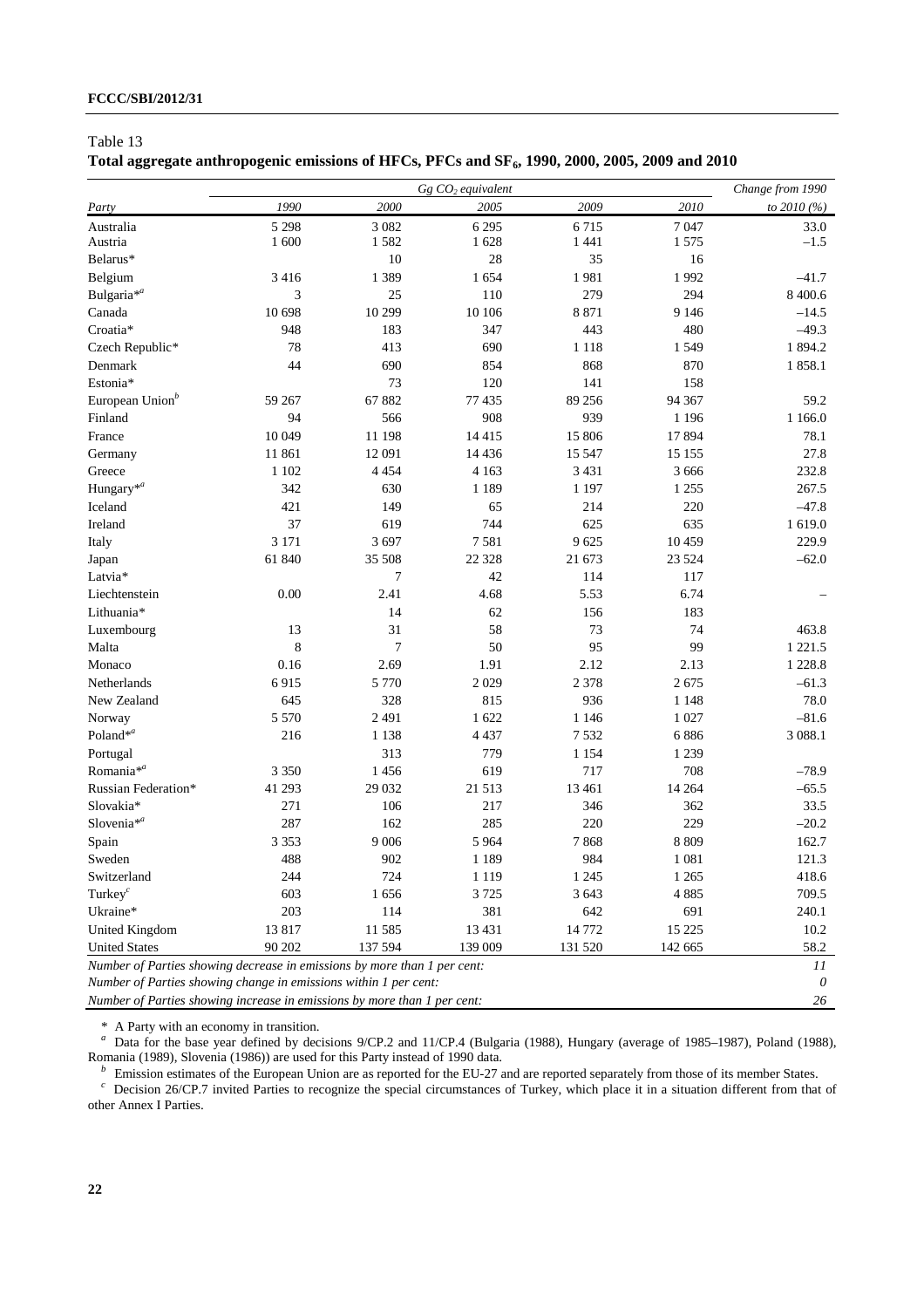## Table 14 Net anthropogenic  $CO_2$  emissions and removals from land use, land-use change and forestry, 1990, **2000, 2005, 2009 and 2010**

|                                                                          |           | Change from 1990 |            |            |            |             |
|--------------------------------------------------------------------------|-----------|------------------|------------|------------|------------|-------------|
| Party                                                                    | 1990      | 2000             | 2005       | 2009       | 2010       | to 2010 (%) |
| Australia                                                                | 86 093    | 55 682           | 511        | 41 3 35    | 32 561     | $-62.2$     |
| Austria                                                                  | $-10064$  | $-15073$         | $-7431$    | $-3694$    | $-3661$    | $-63.6$     |
| Belarus*                                                                 | $-28599$  | $-30932$         | $-26231$   | $-30076$   | $-30203$   | 5.6         |
| Belgium                                                                  | $-1255$   | $-1006$          | $-1029$    | $-1099$    | $-1134$    | $-9.6$      |
| Bulgaria <sup>*a</sup>                                                   | $-14342$  | $-9241$          | $-9246$    | $-8987$    | $-8818$    | $-38.5$     |
| Canada                                                                   | $-72853$  | $-64555$         | 44 264     | $-21495$   | 53 167     | $-173.0$    |
| Croatia*                                                                 | $-6746$   | $-6538$          | $-7772$    | $-7936$    | $-8413$    | 24.7        |
| Czech Republic*                                                          | $-3749$   | $-7636$          | $-6817$    | $-7003$    | $-5666$    | 51.1        |
| Denmark                                                                  | 4 4 0 3   | 5 8 7 4          | 4 6 24     | $-889$     | $-2182$    | $-149.6$    |
| Estonia*                                                                 | $-9350$   | 4 1 2 9          | $-9092$    | $-7128$    | $-3759$    | $-59.8$     |
| European Union <sup>b</sup>                                              | $-294117$ | $-306830$        | $-309018$  | $-349721$  | $-319779$  | 8.7         |
| Finland                                                                  | $-15859$  | $-20217$         | $-28756$   | $-36268$   | $-2220$    | 40.4        |
| France                                                                   | $-22372$  | $-28303$         | $-43505$   | $-39398$   | $-35494$   | 58.6        |
| Germany                                                                  | $-27968$  | $-26791$         | 15 5 31    | 16959      | 17028      | $-160.9$    |
| Greece                                                                   | $-2571$   | $-2936$          | $-2897$    | $-2837$    | $-2650$    | 3.1         |
| Hungary <sup>*a</sup>                                                    | $-2209$   | $-455$           | $-4485$    | $-3370$    | $-3423$    | 55.0        |
| Iceland                                                                  | 1 1 1 8   | 922              | 794        | 672        | 647        | $-42.2$     |
| Ireland                                                                  | 178       | 351              | $-268$     | $-1101$    | $-1103$    | $-719.1$    |
| Italy                                                                    | $-34758$  | $-43204$         | $-53655$   | $-56022$   | $-56659$   | 63.0        |
| Japan                                                                    | $-70175$  | $-87780$         | $-90742$   | $-71873$   | $-73188$   | 4.3         |
| Latvia*                                                                  | $-16250$  | $-14729$         | $-17576$   | $-20786$   | $-17336$   | 6.7         |
| Liechtenstein                                                            | $-8.22$   | $-3.43$          | $-6.06$    | $-6.02$    | $-6.00$    | $-26.9$     |
| Lithuania*                                                               | $-6318$   | $-7611$          | $-2811$    | $-10980$   | $-11742$   | 85.8        |
| Luxembourg                                                               | 345       | $-388$           | $-388$     | $-299$     | $-298$     | $-186.4$    |
| Malta                                                                    | $-57$     | $-58$            | $-59$      | $-61$      | $-62$      | 8.1         |
| Monaco                                                                   | $-0.03$   | $-0.04$          | $-0.04$    | $-0.04$    | $-0.04$    | 14.0        |
| Netherlands                                                              | 3 000     | 2924             | 3 0 3 7    | 2 8 6 5    | 3 0 0 1    | 0.0         |
| New Zealand                                                              | $-27462$  | $-26635$         | $-24876$   | $-26302$   | $-20049$   | $-27.0$     |
| Norway                                                                   | $-8692$   | $-19084$         | $-29904$   | $-27001$   | $-32959$   | 279.2       |
| Poland* $a$                                                              | $-13916$  | $-20465$         | $-38827$   | $-44214$   | $-45123$   | 224.3       |
| Portugal                                                                 | $-7159$   | $-12222$         | $-4007$    | $-11978$   | $-10148$   | 41.7        |
| Romania <sup>*a</sup>                                                    | $-21441$  | $-29148$         | $-27998$   | $-28264$   | $-25782$   | 20.2        |
| Russian Federation*                                                      | 61 090    | $-483776$        | $-561141$  | $-673755$  | $-672200$  | $-1200.3$   |
| Slovakia*                                                                | $-10322$  | $-10332$         | $-5309$    | $-7256$    | $-6116$    | $-40.7$     |
| Slovenia <sup>*a</sup>                                                   | $-7690$   | $-7281$          | $-8491$    | $-8477$    | $-8576$    | 11.5        |
| Spain                                                                    | $-19296$  | $-23440$         | $-24805$   | $-28612$   | $-29020$   | 50.4        |
| Sweden                                                                   | $-41342$  | $-38989$         | $-30990$   | $-35868$   | $-34193$   | $-17.3$     |
| Switzerland                                                              | $-3867$   | 248              | $-1865$    | $-1104$    | $-885$     | $-77.1$     |
| Turkey $^c$                                                              | –56 454   | $-62$ 179        | $-58271$   | $-73652$   | $-78724$   | 39.4        |
| Ukraine*                                                                 | $-69757$  | $-50854$         | $-38456$   | $-18297$   | $-37994$   | $-45.5$     |
| United Kingdom                                                           | 3 0 8 2   | $-425$           | $-3658$    | $-4872$    | $-4500$    | $-246.0$    |
| <b>United States</b>                                                     | $-873730$ | $-670875$        | $-1076997$ | $-1054225$ | $-1065652$ | 22.0        |
| Number of Parties showing decrease in emissions by more than 1 per cent: |           |                  |            |            |            | 19          |
| Number of Parties showing change in emissions within 1 per cent:         |           |                  |            |            |            |             |
| Number of Parties showing increase in emissions by more than 1 per cent: |           |                  |            |            |            | 22          |

\* A Party with an economy in transition. *a* Data for the base year defined by decisions 9/CP.2 and 11/CP.4 (Bulgaria (1988), Hungary (average of 1985–1987), Poland (1988),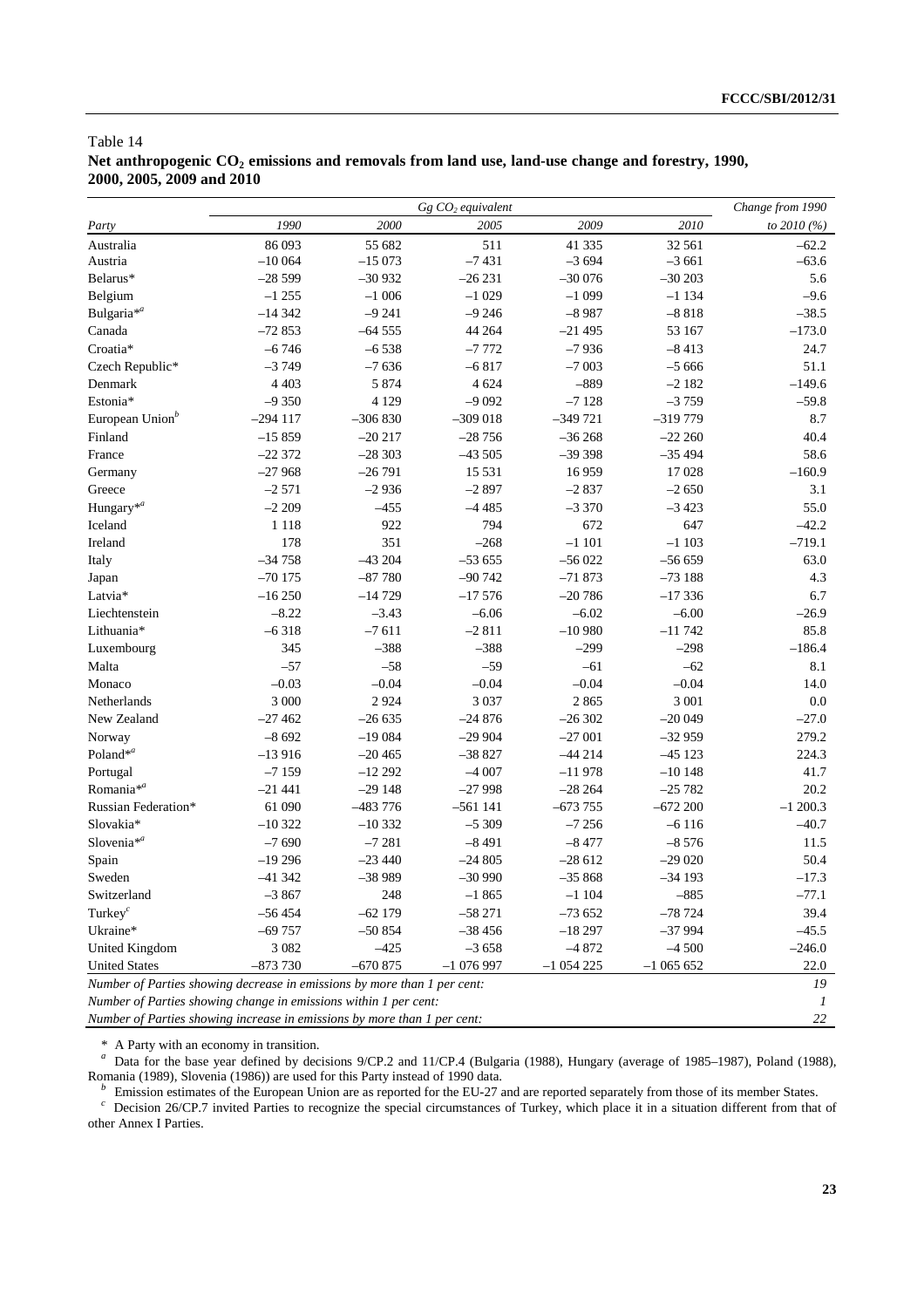## Anthropogenic CH<sub>4</sub> emissions from land use, land-use change and forestry, 1990, 2000, 2005, 2009 **and 2010**

|                                                                          |         | Change from 1990 |         |         |          |             |
|--------------------------------------------------------------------------|---------|------------------|---------|---------|----------|-------------|
| Party                                                                    | 1990    | 2000             | 2005    | 2009    | 2010     | to 2010 (%) |
| Australia                                                                | 4 8 3 0 | 2 800            | 4 0 6 5 | 3 0 6 9 | 3 5 9 6  | $-25.5$     |
| Austria                                                                  | 0.58    | 0.12             | 0.09    | 0.16    | 0.14     | $-75.5$     |
| Belarus*                                                                 | 7.08    | 8.16             | 3.77    | 9.31    | 4.82     | $-32.0$     |
| Belgium                                                                  | 0.29    | 0.00             | 0.00    |         |          |             |
| Bulgaria <sup>*a</sup>                                                   | 1.36    | 170.98           | 4.27    | 6.70    | 19.28    | 1 3 1 3 . 3 |
| Canada                                                                   | 3 3 1 7 | 1510             | 5 7 2 0 | 5 806   | 11 598   | 249.7       |
| Croatia*                                                                 | 262     | 1 0 6 5          | 24      | 40      | 28       | $-89.5$     |
| Czech Republic*                                                          | 100     | 92               | 113     | 121     | 128      | 28.2        |
| Denmark                                                                  | 0.55    | 0.00             | 0.02    | 0.01    | 0.01     | $-97.7$     |
| Estonia*                                                                 | 0.34    | 1.61             | 0.25    | 0.13    | 0.07     | $-79.3$     |
| European Union <sup>b</sup>                                              | 4 2 2 1 | 5 3 5 4          | 5 1 3 3 | 4 4 8 7 | 4636     | 9.8         |
| Finland                                                                  | 39      | 42               | 44      | 49      | 50       | 26.9        |
| France                                                                   | 1 1 8 2 | 2 1 5 4          | 1824    | 1738    | 1782     | 50.8        |
| Germany                                                                  | 9.08    | 3.42             | 1.10    | 4.62    | 3.20     | $-64.8$     |
| Greece                                                                   | 27      | 95               | 5       | 21      | 7        | $-73.8$     |
| Hungary <sup>*a</sup>                                                    | 31      | 31               | 36      | 23      | 23       | $-25.2$     |
| Iceland                                                                  | 1.60    | 7.80             | 7.80    | 8.33    | 8.33     | 420.7       |
| Ireland                                                                  | 2.69    | 2.31             | 1.39    | 1.07    | 7.02     | 160.4       |
| Italy                                                                    | 183     | 106              | 48      | 69      | 43       | $-76.3$     |
| Japan                                                                    | 8.51    | 7.78             | 9.18    | 8.61    | 2.12     | $-75.1$     |
| Latvia*                                                                  | 19      | 59               | 35      | 34      | 40       | 108.7       |
| Liechtenstein                                                            |         |                  |         |         |          |             |
| Lithuania*                                                               | 2.23    | 2.77             | 0.83    | 2.95    | 1.03     | $-53.7$     |
| Luxembourg                                                               |         |                  |         |         |          |             |
| Malta                                                                    |         |                  |         |         |          |             |
| Monaco                                                                   |         |                  |         |         |          |             |
| Netherlands                                                              |         |                  |         |         |          |             |
| New Zealand                                                              | 49      | 46               | 47      | 54      | 54       | 8.8         |
| Norway                                                                   | 1.77    | 0.33             | 0.65    | 2.51    | 1.45     | $-17.9$     |
| Poland* $a$                                                              | 2 1 9 0 | 2 2 0 7          | 2 2 2 2 | 2 2 3 1 | 2 2 3 4  | 2.0         |
| Portugal                                                                 | 213     | 182              | 511     | 74      | 183      | $-14.3$     |
| Romania <sup>*a</sup>                                                    | 0.00    | 0.08             | 0.00    | 0.02    | $0.00\,$ | 367.0       |
| Russian Federation*                                                      | 10 183  | 10 184           | 9789    | 11 901  | 10 650   | 4.6         |
| Slovakia*                                                                | 14      | 12               | 22      | 21      | 23       | 62.6        |
| Slovenia $*^a$                                                           |         | 2.06             | 2.61    | 2.19    | 0.99     |             |
| Spain                                                                    | 173     | 160              | 236     | 62      | 61       | $-64.8$     |
| Sweden                                                                   | 1.72    | 2.95             | 4.99    | 2.63    | 0.71     | $-58.7$     |
| Switzerland                                                              | 8.19    | 0.27             | 0.35    | 0.31    | 0.19     | $-97.7$     |
| Turkey $^c$                                                              | 0.04    | 0.07             | 0.00    | 0.02    | 0.01     | $-73.7$     |
| Ukraine*                                                                 | 8.39    | 3.44             | 5.25    | 15.13   | 23.25    | 177.2       |
| United Kingdom                                                           | 18      | $27\,$           | 21      | 24      | 29       | 56.3        |
| <b>United States</b>                                                     | 2 5 2 6 | 11 5 65          | 8 1 4 0 | 5 7 9 9 | 4 8 4 4  | 91.7        |
| Number of Parties showing decrease in emissions by more than 1 per cent: |         |                  |         |         |          | 18          |
| Number of Parties showing change in emissions within 1 per cent:         |         |                  |         |         |          | 0           |
| Number of Parties showing increase in emissions by more than 1 per cent: |         |                  |         |         |          | $17\,$      |

\* A Party with an economy in transition. *a* Data for the base year defined by decisions 9/CP.2 and 11/CP.4 (Bulgaria (1988), Hungary (average of 1985–1987), Poland (1988),

 $\frac{b}{c}$  Emission estimates of the European Union are as reported for the EU-27 and are reported separately from those of its member States.<br>  $\frac{c}{c}$  Decision 26/CP.7 invited Parties to recognize the special circumstan

other Annex I Parties.